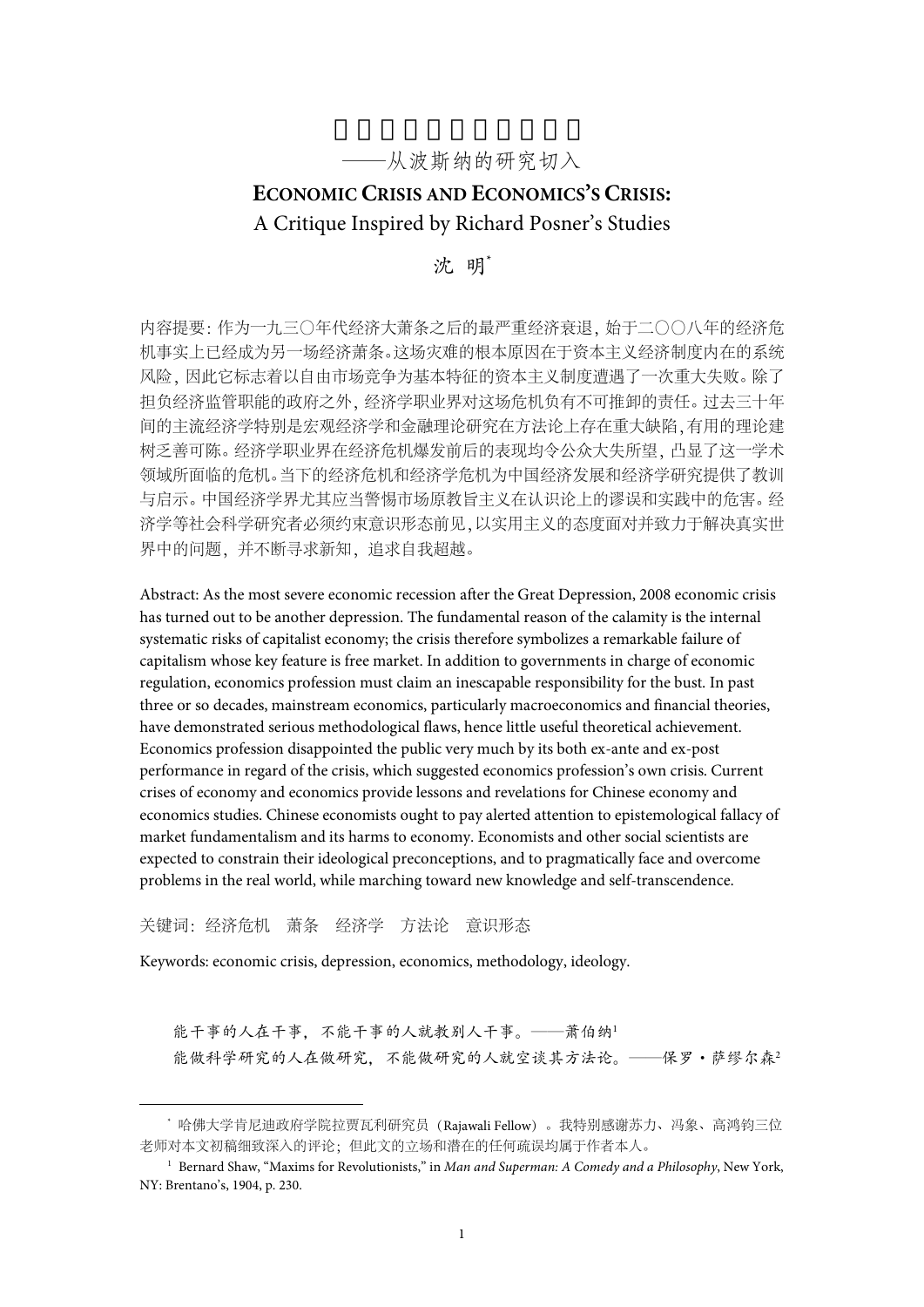#### 一、导论:一位法学家的经济危机研究及其学术寓意

二〇〇九年一月九日,理查德·波斯纳法官迎来了他的七十大寿。这个年纪,在古人看 来, 即便"从心所欲不逾矩", 总归是进入了"古稀之年"。但精力充沛的波斯纳, 尤其是 他的如椽健笔,让人想到的却是"人生四十才开始"的西谚。波斯纳的同事伊文思(Terence T. Evans)法官曾说,波斯纳"写的书比很多人毕生读的书还多"<sup>3</sup>,看似夸张,其实并不夸 张:肩负联邦第七上诉巡回法院的本职工作和芝加哥大学法学院的兼职教席的同时,二〇〇 九年波斯纳又出版了两本新书。<sup>4</sup> 其中《资本主义的失败:〇八危机与经济萧条的降临》问 世后引起了媒体、学术界和公众的广泛关注。<sup>5</sup>《纽约时报》一篇书评文章说:"如果不是 发现作者是波斯纳,人们一定会吃惊,怎么竟然会是一位联邦上诉法官首先出版了一本关于 这场金融危机的综合著作。波斯纳是……这个国家里最博学而且思想独立的公共知识分子。" <sup>6</sup> 这位著名法官的经济危机研究是本文的缘起,它也蕴含着直接关涉本文主旨"经济学危机" 的学术寓意。

二〇〇八年三月,美国著名投资银行贝尔·斯登公司陷入破产困境,标志着金融危机的 形成。九月中旬,随着华尔街巨头雷曼兄弟公司的破产,经济危机在美国全面爆发,并逐渐 恶化、蔓延成为一场全球经济萧条(depression)。就讨论当下这场经济危机来说, "经济 萧条",在金融界甚至整个商业界还有学术界的很多人心目中依然是一个禁忌语。但波斯纳 在《资本主义的失败》这本书中开宗明义地指出,这场危机可不是第二次世界大战之后周期 性来临的那种经济衰退(recession) ——因为"任何一个经历过过去几十年中美国经济温和 下滑的人都不会认为那种温和下滑堪与当下情状相比" '——而是一场"我以及今天活着的 大部分人的一生中发生的美国最大的经济灾难"(第 5 页), 即该书副标题断然命名的"经 济萧条"。<sup>8</sup> 为什么是经济萧条而不是一般的经济衰退?在二〇〇九年六月初《经济学家》 杂志的一次采访中,波斯纳简明地归纳出了三点原因:

第一点原因是人们对这场始于去年九月(尽管经济衰退在比那还早九个月的时候就 开始了)的经济危机感到极为焦虑并广泛关注。这场——被委婉地称为——"严重 经济衰退"所激起的恐惧是我这辈子在经济领域中从未见过的。第二点原因是政府

 2 Paul A. Samuelson, "My Life Philosophy: Policy Credos and Working Ways," *in* Michael Szenberg ed., *Eminent Economists: Their Life Philosophies*, Cambridge, UK: Cambridge University Press, 1991, p. 240.

<sup>3</sup> *Bankcard America, Inc. v. Universal Bancard Systems, Inc.*, 203 F.3d 477 (7th Cir. 2000), note 1.

5 该书曾讲入"亚马逊"网络书店畅销书总榜的前一百名, 还一度登上《纽约时报》非小说类图书排 行榜。

<sup>6</sup> Jonathan Rauch, "Capitalism's Fault Lines," *New York Times Book Review*, May 17, 2009, p. 11.

<sup>7</sup> 理查德·波斯纳:《资本主义的失败:〇八危机与经济萧条的降临》,沈明译,北京大学出版社 2009 年版,第 3 页。以下出自本书的引文直接在正文中标出页码。

<sup>4</sup> Richard A. Posner, *A Failure of Capitalism: The Crisis of '08 and the Descent into Depression*, Cambridge, MA: Harvard University Press, 2009; Gary S. Becker & Richard A. Posner, *Uncommon Sense: Economic Insights, from Marriage to Terrorism*, Chicago, IL: University of Chicago Press, 2009. 此外,当年他还更新出版了《法律 与文学》第三版:Richard A. Posner, *Law and Literature*, 3rd ed., Cambridge, MA: Harvard University Press, 2009.

<sup>8</sup> 波斯纳生于一九三九年。这场危机被很多人视为一九三〇年代经济大萧条之后最为深重的一场经济 灾难。参见,例如:Nouriel Roubini & Stephen Mihm, *Crisis Economics: A Crash Course in the Future of Finance*, New York, NY: Penguin Press, 2010, p. 1; Joseph E. Stiglitz, *Freefall: America, Free Markets, and the Sinking of the World Economy*, New York, NY: W. W. Norton & Company, 2010, p.1; Amartya Sen, "Capitalism beyond the Crisis," *New York Review of Books*, February 25, 2009; Jeffrey Friedman, "Capitalism and the Crisis: Bankers, Bonuses, Ideology, and Ignorance," in Jeffrey Friedman ed., *What Caused the Financial Crisis*, Philadelphia, PA: University of Pennsylvania Press, 2011, p. 1.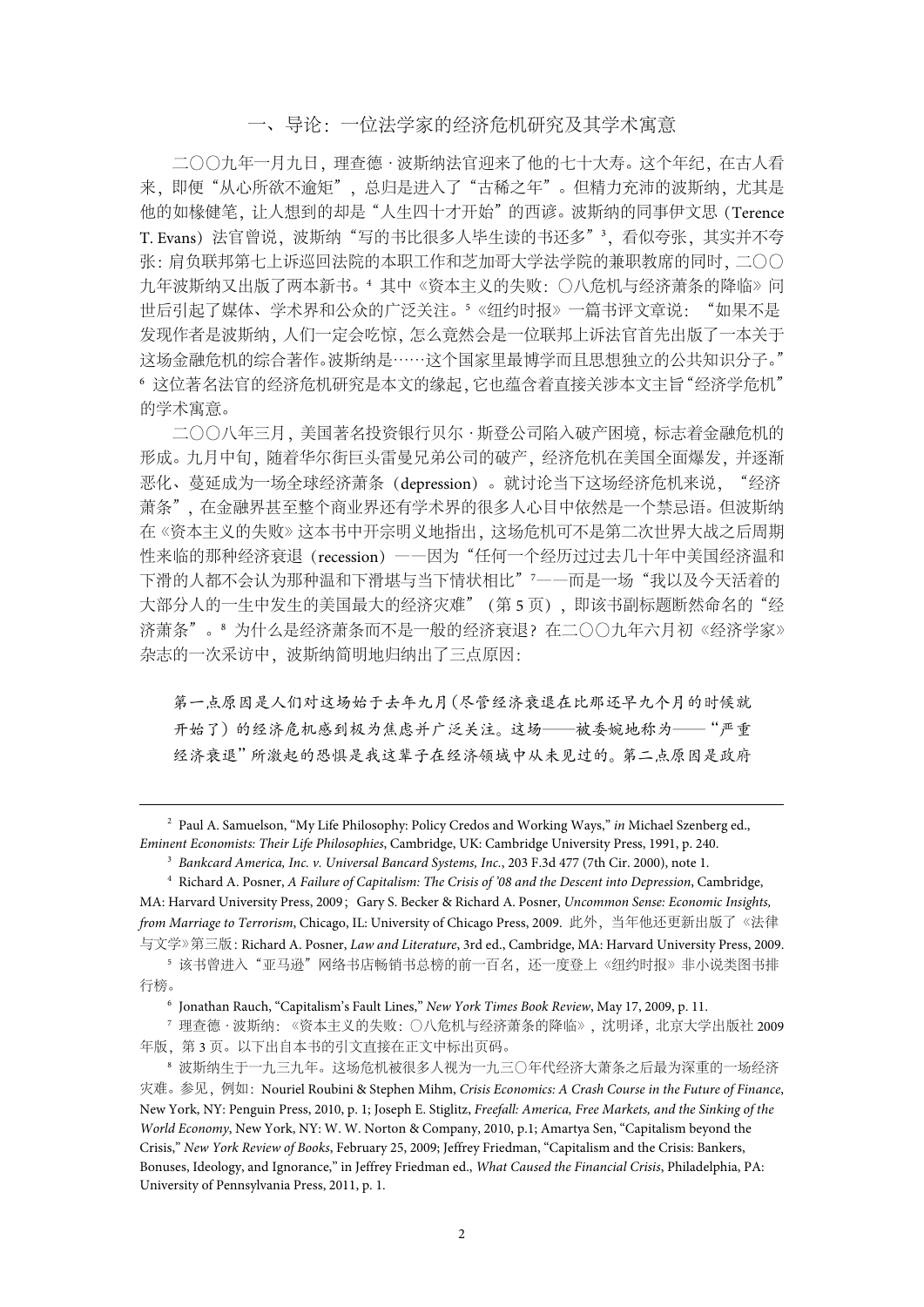为遏制"衰退"加快经济复苏所投入资金的巨大规模。这样大的货币代价是自一九 三〇年代经济大萧条以来的历次经济衰退中从未有过的。与此相关的第三点原因是, 政府为努力使我们走出经济恶性循环而投资、贷款、担保所付出的数以万亿计的美 元所隐含着造成严重经济余震的风险——至少这个国家已经开始意识到这种风险 了。其余震的表现形式可能是沉重的税收或者政府经费的大幅削减,不过可能性更 大的余震是通货膨胀,甚或是以更高的利息率向外国政府和投资者借更多的钱。<sup>9</sup>

这最后一点,即政府救市措施的副作用,尤其容易为人们所忽视。波斯纳的评论语带机锋: "不能指望政府官员时时刻刻保持诚实。"(第 172 页)紧要关头,我们还可以补充一句: 对媒体和"专家"包括学术界人士也不能如此指望。

尽管经济"萧条"和"衰退"之间并无清晰界线,而且"萧条"本身是一个难以精确界 定的概念,然而波斯纳还是尝试着给出了它的定义:"生产急剧萎缩,并引起或威胁将引起 通货紧缩,并引发广泛的公共焦虑,以及在政治、经济精英中引发危机感——消除危机需要 付出极大的努力。"(第 3 页)<sup>10</sup> 这个定义乍看起来略显抽象,不过通读全书之后会发现, 它是作者对经济危机进行多维分析后归纳出来的结论,其内涵涉及从微观到宏观、从经济到 政治、从物理到心理、从原因到后果等多方面的内容,值得玩味。事实上,正如人们已经看 到的,就在此书出版前后,随着经济形势不断恶化,美国及其他世界主要经济体包括中国纷 纷出台规模庞大甚至堪称空前的救市措施。人们才渐渐意识到这场危机不同寻常的深重程度, 11 从而使"萧条"这个"尘封已久的词汇"在媒体和学界成为热度渐升的关键词。但是, 直到《资本主义的失败》一书出版的时候为止,甚至直到经济危机爆发三年之后的今天为止,

 <sup>9</sup> "Seven questions for Richard Posner," June 6, 2009.

http://www.economist.com/blogs/democracyinamerica/2009/06/seven\_questions\_for\_richard\_po. 最后访问日期: 2011 年 12 月 12 日。(本文注释所涉及的网络链接地址均于 2011 年 12 月 12 日验证有效,以下不再一一注 明最后访问日期。)

<sup>10</sup> 从定量分析的角度讲,界定经济萧条有两个常用的指标: GDP 下降超过 10%, 或者 GDP 连续下降 超过三年。按照这个标准来衡量,美国〇八经济危机尚未达到"萧条"的程度。不过,从定性分析来看, 根据经济学家 Saul Eslake 的研究, 衰退与萧条之间的差别不仅在于经济下滑的幅度或持续的时间, 也表现 在触发原因的不同:典型的衰退通常发生在紧缩货币政策之后,而萧条的前奏则是资产与信贷泡沫的破灭、 信贷紧缩、物价下降。相应地,应对衰退和萧条的经济政策也有所不同:前者一般只需要低利率即可应对, 而后者则需要综合的财政政策加以解决。参见 "Diagnosing Depression," *Economist*, Jan. 1, 2009, p. 57; Saul Eslake, "What Is the Difference between a Recession and a Depression?"

http://www.anz.com/resources/e/4/e459fa004e4a38ffa19bab93c5571dd1/CO-Article-Difference-Recession-Depres sion-Nov-2008.pdf. 二〇〇八年以来经济形势的发展倾向于支持定性分析的判断。也参见 Richard A. Posner, "Let's Be Honest: We're in a Depression, Not a Recession, and There's No End in Sight,"

http://www.tnr.com/article/economy/94055/posner-recession-depressions-entitlements.

<sup>11</sup> 美国二〇一一年 (根据第一季度的数据推算) 的人均实际国内生产总值 (GDP) 将比危机之前的二 〇〇七年下降近 3%。二〇〇九、二〇一〇年美国的失业率分别为 9.3%和 9.6%(从二战结束到二〇〇八年, 除一九八二年外,美国的年度失业率从未超过 8%), 直至二〇一一年六月, 失业率仍为 9.2%。哈佛大学 经济学家菲尔斯坦对经济复苏持悲观态度,他认为美国经济"比你想的还要糟糕"。Martin Feldstein, "The Economy Is Worse than You Think," *Wall Street Journal*, June 11, 2011,

http://online.wsj.com/article/SB10001424052702303657404576363984173620692.html. 二〇〇七至二〇一〇年 间,美国人的平均消费支出下降了近 8%(与之形成鲜明对照的是二〇〇三至二〇〇六年间平均消费支出增 长了 8.2%), 见"Hard Times," *Economist*, Oct. 25, 2011,

http://www.economist.com/blogs/dailychart/2011/10/us-consumer-spending. 此外,人们也不应对现阶段的某 些经济复苏迹象过分乐观,因为经济复苏本身需要付出成本或者说代价,而这种代价有的时候是隐性的, 是不"完全坦诚"的政客、政府经济学家和媒体不愿公众知道或者关注的。还有一个与本文主题没有直接 关联但并非不重要的相关事实是,经济危机及其之后的复苏会使社会付出政治代价。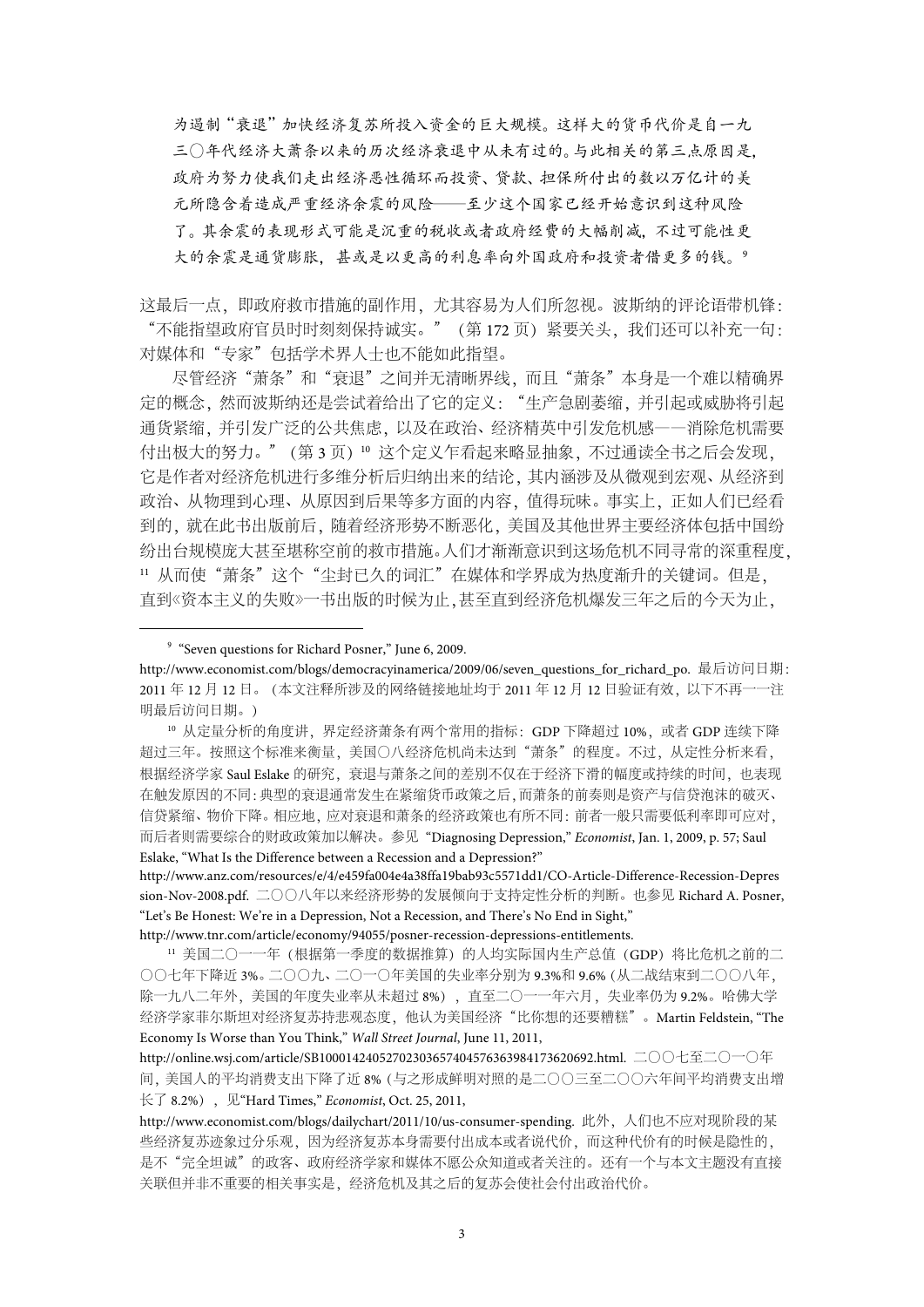新闻报章和学界人士在提及"经济萧条"的时候,大多仍是历史维度的即关涉一九三〇年代 资本主义世界经济大萧条(Great Depression)的讨论,或者是关于萧条经济学及相关金融理 论的一般或抽象研讨;对当下这场经济大萧条的来龙去脉、前因后果、政治经济影响加以综 合研究的学术著作,仍不是很多。不过,描摹、阐释此刻正在展开、因而充满变数的历史, 肯定要承担很大风险,波斯纳当然意识到了这一点。那么为什么知难而上?有两方面的原因: 前辈学者费雪和凯恩斯在一九三〇年代经济大萧条期间写出的经典作品成为激励波斯纳研 究的榜样;更重要的原因是,"后见之明会改写历史"(第 7 页)。或许是凭借着学术魄力 和自信心,波斯纳选择以积极的姿态参与历史,并因而间接地将自己的思想和作品奉献给"后 见之明"的解剖刀。值得注意的是,如果以二〇〇八年九月中旬雷曼兄弟公司的破产作为经 济危机爆发的标志,那么到二〇〇九年二月初,《资本主义的失败》收笔的时候,经济危机 才仅仅行进了四个多月时间,在这么短的时间里,完成这样一本书,是难能可贵的。当然, 早早收笔对这样一场在经济史上需要浓笔重彩书写的重大事件来说,肯定要留下难以逾越的 局限。为此, 波斯纳特意在《大西洋》杂志网站上开设了一个博客, 对经济危机进行"跟踪" 写作,不断地补充、更新该书内容, 随后出版了《资本主义的失败》的"续集"《资本主义 民主的危机》。后书大体上接续了前书的分析(指出经济萧条会有政治代价),深化了对资 本主义制度的批判,把解剖刀从经济生活切入政府结构和政治文化。<sup>12</sup>

毋庸讳言,作为法学家的波斯纳对经济危机的研究绝非无懈可击,可能存在种种缺陷。 <sup>13</sup> 波斯纳的职业是法官和法学教授,他并没把自己当成经济学家,至少不是职业经济学家, 14 在全国公共电台广播访谈中,他说为了研究经济危机,自学了不少东西。15 他坦言自己 不是宏观经济学家,研究出自外行人的视角,但强调这同样可以是一种有价值的视角。确实 如此。外行未必没有用, "内行"恰恰坏了事情。波斯纳曾批评过公共知识分子"更多公共

12 就像波斯纳自己说的, 前一本书标题中的"失败"一词吓着了某些读者, 要不然的话, 我猜想, 他 可能会把后一本书命名为"资本主义民主的失败"的。参见 Richard Posner, *The Crisis of Capitalist Democracy*, Cambridge, MA: Harvard University Press, 2010, p. 1. 经济危机与美国民主政治的纠结关系是一个相当重要的 问题,笔者拟另文讨论。值得在此一提的是该问题近来以一种颇为戏剧化的方式在美国国债危机中表现出 来:二〇一一年七月三十日, 美国总统奥巴马在论述美国债务危机的一个讲话中说:"美国可能失去其 AAA 信用评级。这不是因为我们无力偿债——我们有这个能力——而是因为我们没有一个与此能力相配的 AAA 级别的政治制度。"Barack Obama, "Acting Responsibly on Behalf of the American People,"

http://www.whitehouse.gov/the-press-office/2011/08/08/remarks-president.

http://www.whitehouse.gov/the-press-office/2011/07/30/weekly-address-acting-responsibly-behalf-american-peop le. 在此讲话之后第六天, 即美国东部时间八月五日晚, 标准普尔公司宣布将美国政府的信用级别由 AAA 下调至 AA+,终结了其保持了七十年之久的无违约风险的 AAA 信用记录。降级的主要理由是美国的政策 制定和政治制度的有效性、稳定性和可预测性都在衰减。参见 "United States of America Long-Term Rating Lowered to 'AA+' on Political Risks and Rising Debt Burden; Outlook Negative,"

http://www.ft.com/cms/af2c4fac-bfc2-11e0-90d5-00144feabdc0.pdf. 有趣的是,该信用降级决定立即引发了奥 巴马的批评:"我们不需要一个评级机构来告诉我们:我们需要进行平稳、长期的赤字削减……市场仍旧 会有涨有落,但这里是美利坚合众国。不论某机构怎么说,我们过去一直是,将来也一直会是一个 AAA 级 别的国家。""Remarks by the President," August 8, 2011,

<sup>13</sup> 例如,一个比较猛烈甚至极端的批评:David Campbell, "The End of Posnerian Law and Economics," 73:2 *Modern Law Review* 305 (2010).

<sup>14</sup> 参见 John Cassidy, "Interview with Richard Posner," *Rational Irrationality*,

http://www.newyorker.com/online/blogs/johncassidy/2010/01/interview-with-richard-posner.html. <sup>15</sup> "Judge No Longer a Believer in Unfettered Markets," *National Public Radio*, May 9, 2009,

http://www.npr.org/templates/story/story.php?storyId=103979139.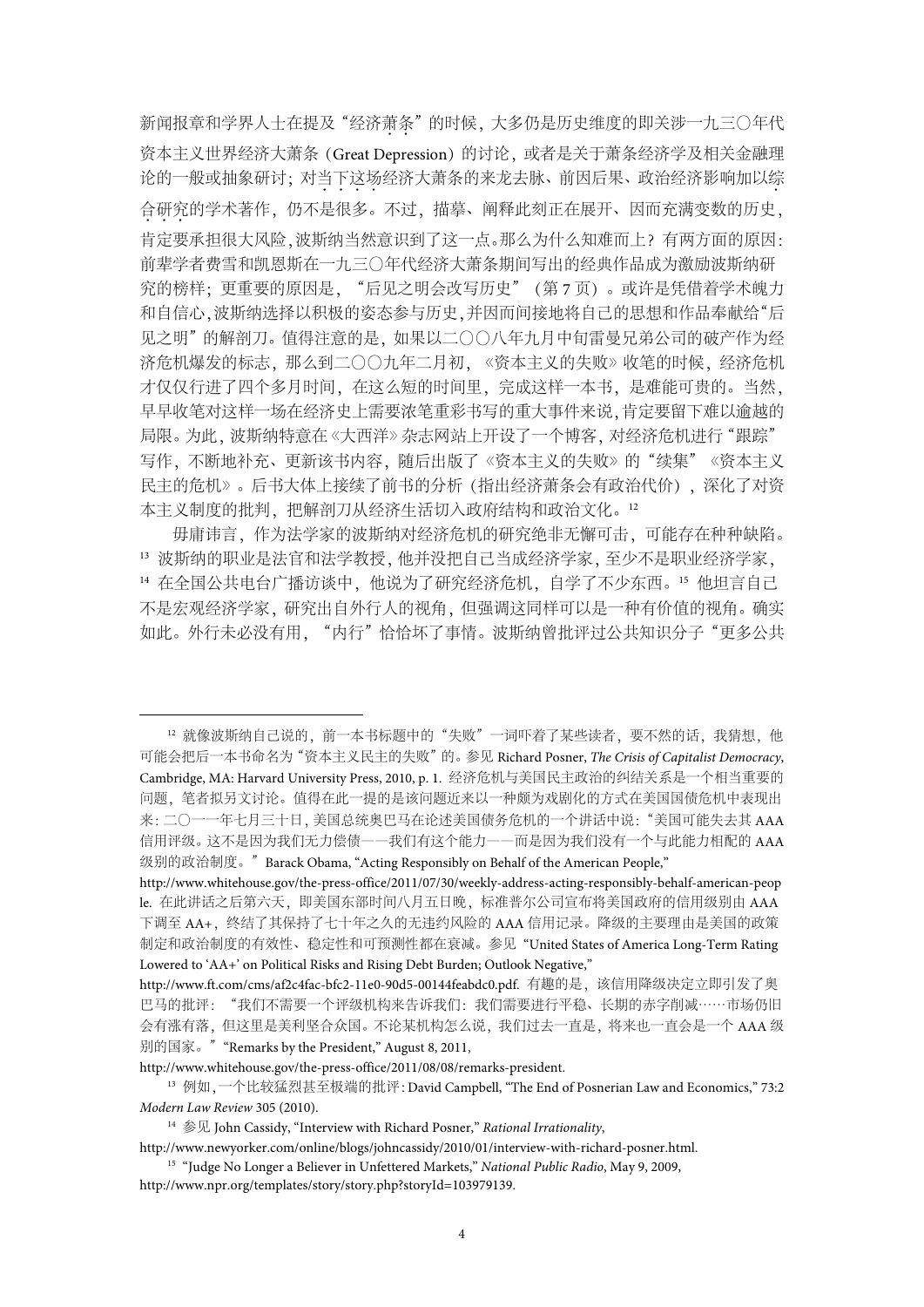更少智识"的越界写作,<sup>16</sup> 而他自己当然也是一个公共知识分子,可能存在着公共知识分 子的种种弱点。诺贝尔经济学奖得主罗伯特·索洛在《纽约书评》上发表文章,当仁不让地 指出了这一点。17 可是经济学家的这种反批评并不能遮蔽经济学及其"非公共"的"专业" 知识分子即经济学职业界在这场危机中所暴露的"系统性失败"。18 在这场一生一遇的经 济危机伊始,在大部分职业经济学家虽未必惊慌但肯定失措的时刻,由一位没有受过正规经 济学训练但热爱经济学的法学家率先对危机给出一个虽然可能不够深刻但随着时间推移被 证明为大体正确的、相对系统和全面的理论阐释,这一事实本身就蕴含着让经济学职业界尴 尬的意蕴。

本节所述波斯纳法官的经济危机研究系本文写作缘起。第二节从直接原因和深层原因两 方面讨论〇八经济危机的根源,并简要辨析学界在原因分析上的分歧。笔者原则上采纳波斯 纳的解释,将危机根本原因归于以自由竞争为基本属性的资本主义经济所蕴含的系统风险。 在确定原因的基础上进而讨论责任的归属,由此将论域由经济危机本身转向经济学及其职业 界的危机。第三节着重探讨经济学在危机中的失败及其方法论和制度根源,兼及经济学的社 会功能及其局限性。第四节则进一步在思想根源层面上讨论因危机而重现的保守主义—自由 主义意识形态纷争,并使论域回归中国,指出市场原教旨主义的理论失误和现实危害。第五 节为结语,扼要阐述了西方经济学在资本主义经济危机中的失败表现为中国经济学发展提供 的教训和启示,强调学术研究不能因意识形态而固步自封,应在求真求知意志的驱动下不断 创新,寻求自我超越。

## 二、资本主义的败绩:简析经济危机的原因

关于〇八经济危机,新闻界、金融和商业界、学术界人士已经从多个角度进行了大量的 报道、分析和评论。其中的首要问题,就是触发经济危机的原因到底是什么。在这一问题上, 我赞同波斯纳的诊断: 资本主义自由竞争市场制度的系统风险系经济危机的根本原因,因此 可以说危机是资本主义制度遭遇的一次失败。如果止步于如此抽象的回答,当然无助于我们 深入理解这场危机,因为,尽管它肇始于资本主义国家,但在全球化和世界经济一体化的背 景下,危害波及全世界,包括中国。既然谈到"资本主义的失败",对于中国学者来说,有 两个主要问题特别值得关注:首先,〇八危机表征的是资本主义的一种怎样的失败?西方自 由派经济学家认为自由市场制度遭遇了败绩,是否意味着应该颠覆资本主义经济制度的这块 基石?是否可能颠覆?与此形成对照的是,中国有少数保守派经济学家认为危机是资本主义 国家政府干预经济的恶果。这里所展现出来的奇特意识形态反差实在可圈可点。概而言之, 第一个问题是: 这是何种资本主义的失败? 其次, 我们可以稍作引申, 探讨一下"失败"的 内涵。因为,这"失败"在事实上必然是复数的,经济危机的影响历来不会局限在经济领域, 它可能——就我们当下正在经历的这场危机来说——并且已经引发了一定程度的政治危机、 意识形态危机和某些领域的学术危机。正如很多批评者指出的,也是部分经济学家所承认的, 除了自由市场自身的缺陷之外,〇八危机还彰显了保守主义和经济学界的"失败"——这既 是经济危机的后果(因为在危机发生之前人们并不知道这种意识形态和学术是"失败"的),

 <sup>16</sup> 参见 Richard A. Posner, *Public Intellectuals: A Study of Decline*, Cambridge, MA: Harvard University Press, 2002, Chap. 5.

<sup>17</sup> Robert M. Solow, "How to Understand the Disaster," *New York Review of Books*, May 14, 2009.

<sup>&</sup>lt;sup>18</sup> David Colander *et al.*, "The Financial Crisis and the Systematic Failure of the Economic Profession," in *What Caused the Financial Crisis*, *supra* note [8], p. 262.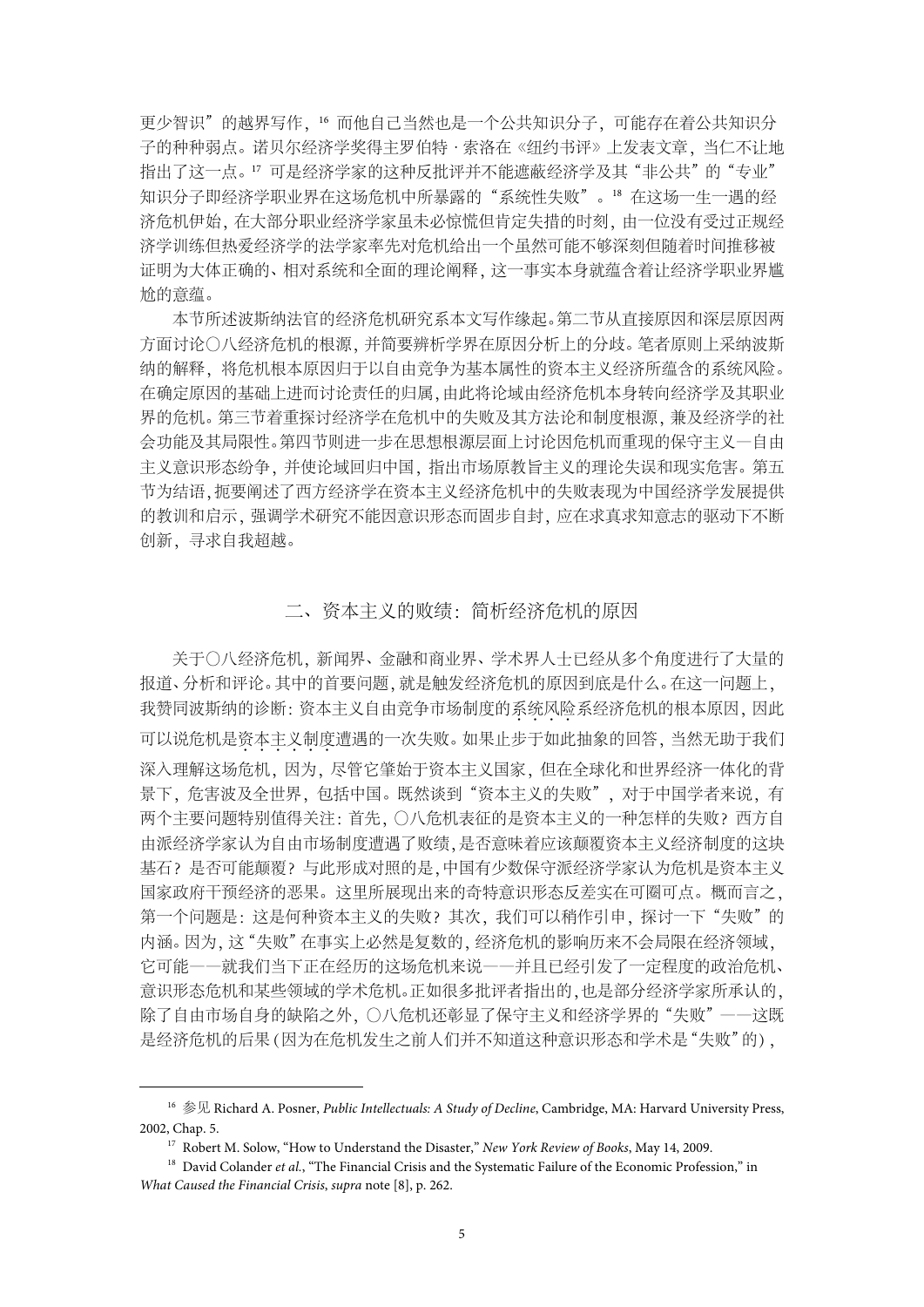也是其远因。这里所谓的"失败"在程度上或有争议的余地,但终究不是小到可以忽略的地 步。因此,我们可以把第二个问题归结为:谁之失败?显而易见,上述两个问题密切关联。 笔者的提问方式略带修辞特征,但这并不妨碍我们借助这样的问题视角展开讨论。本节讨论 前一个即"何种资本主义"的问题,从经济危机的直接原因和深层原因两方面加以阐述;后 一个问题即"谁之失败"的追究,留待第三节专门分析。

(一)直接原因:高风险信贷与低储蓄率

〇八经济危机的直接原因可以从危机过程本身体现出来:起源于房地产市场的经济泡沫 经由高风险投机性借贷活动一一其中的典型就是恶名昭彰的"次级"抵押贷款,即"针对很 可能发生债务违约的高风险人士的抵押贷款的委婉语"(第 25 页)——推波助澜而愈演愈 烈,逐步蔓延吞没了整个金融产业,并最终破灭。与此相伴的经济基本面是股市暴跌和个人 储蓄严重不足,在这些条件共同作用下,经济危机乃至萧条就成为无法避免的灾难了。复杂 经济系统的因果关系环环相套,概括来说,经济危机的直接原因,是高风险信贷和个人储蓄 的严重不足两个因素的并存,因为在此条件下,泡沫破灭和通货紧缩的到来只是时间问题, 而它们一旦到来,经济运行就仿佛结成了死结,无论市场机制还是政府调控都无力回天。

虽然经济泡沫既不是新闻也不是新知,但波斯纳通俗易懂的解释依然给中国读者提供了 联想的空间: "泡沫是指,某类资产的价值骤然升高, 而这一变化又不能通过任何决定资产 价值的经济基本面的变化——例如由人口增长或者产品质量提高引起的需求增加——得到 解释。不过,泡沫经常是由错误的信念造成的,错误地相信基本面正在发生变化——某一市 场, 其或整个经济正步入一个增长的新时代, 基于例如技术进步的原因。实际上, 错误的信 念很可能是泡沫形成的主要原因。"(第 18 页)当然,有关经济泡沫的知识在危机的关口 对乐观论及其信奉者来说更有现实的警示意义。其实,早在二〇〇四年,《经济学家》杂志 就曾有如此振聋发聩的报道: "房地产业的乐观主义者指出, 《经济学家》杂志之类的灾难 论者一年以前就在为地产泡沫痛心疾首,然而价格还在继续攀升,乐观主义者通过指出这样 的事实来驱散那些恐惧。但是价格的攀升不是使房地产市场更安全了,而是使它更脆弱了。 泡沫的第一定律是,它们膨胀的时间比任何人的预期都长得多。第二定律是,它们最终会破 灭。"<sup>19</sup> 诚然, 泡沫本身并不必然导致经济萧条, 但在政府监管不力, 使商业银行和非银 行金融中介机构之间的界限近乎消融的条件下,次贷等高风险金融投机活动盛行,使经济泡 沫异乎寻常地膨胀,但却被经济繁荣的假象遮蔽,当启示(revelation)时刻到来之际,灾难 异常深重。这个故事无需多言,人们已经耳熟能详,其通俗版本即巴菲特的名言:"只有在 潮水退去的时候,你才能知道谁在裸泳。"20

危机的直接原因中值得注意的另一点是,消费与储蓄之间的平衡关系对萧条的最终促成 非常关键(但这一因素在经济萧条降临之前被人们忽视了),因为"储蓄率越高,由银行破 产造成借款难和股票市场下跌造成财富损失二者所引发的对商品和服务需求急剧下降的可 能性也就越小。人们会汲取自己的储蓄以维系某种近乎惯常水平的消费。"(第 28 页)中 国的经验为这一判断提供了有力的支持。根据中国人民银行官员公布的数字,中国总储蓄率 在二〇〇一到二〇〇八年间上升了 12.8%, 二〇〇八年的总储蓄率已经高达 51.3%, 而同年 美国储蓄率为仅 12%左右。从结构上看,二〇〇八年,中国居民个人储蓄率为 38.3%,而美 国的个人储蓄率是 4.5%;中国的政府储蓄率是 43.5%,美国政府储蓄率二〇〇〇年以来有五

 <sup>19 &</sup>quot;Homing in on the Risks," *Economist*, June 4th, 2004.

<sup>20</sup> Warren E. Buffett, "Berkshire Hathaway 2001 Chairman's Letter," February 28, 2002, http://www.berkshirehathaway.com/2001ar/2001letter.html.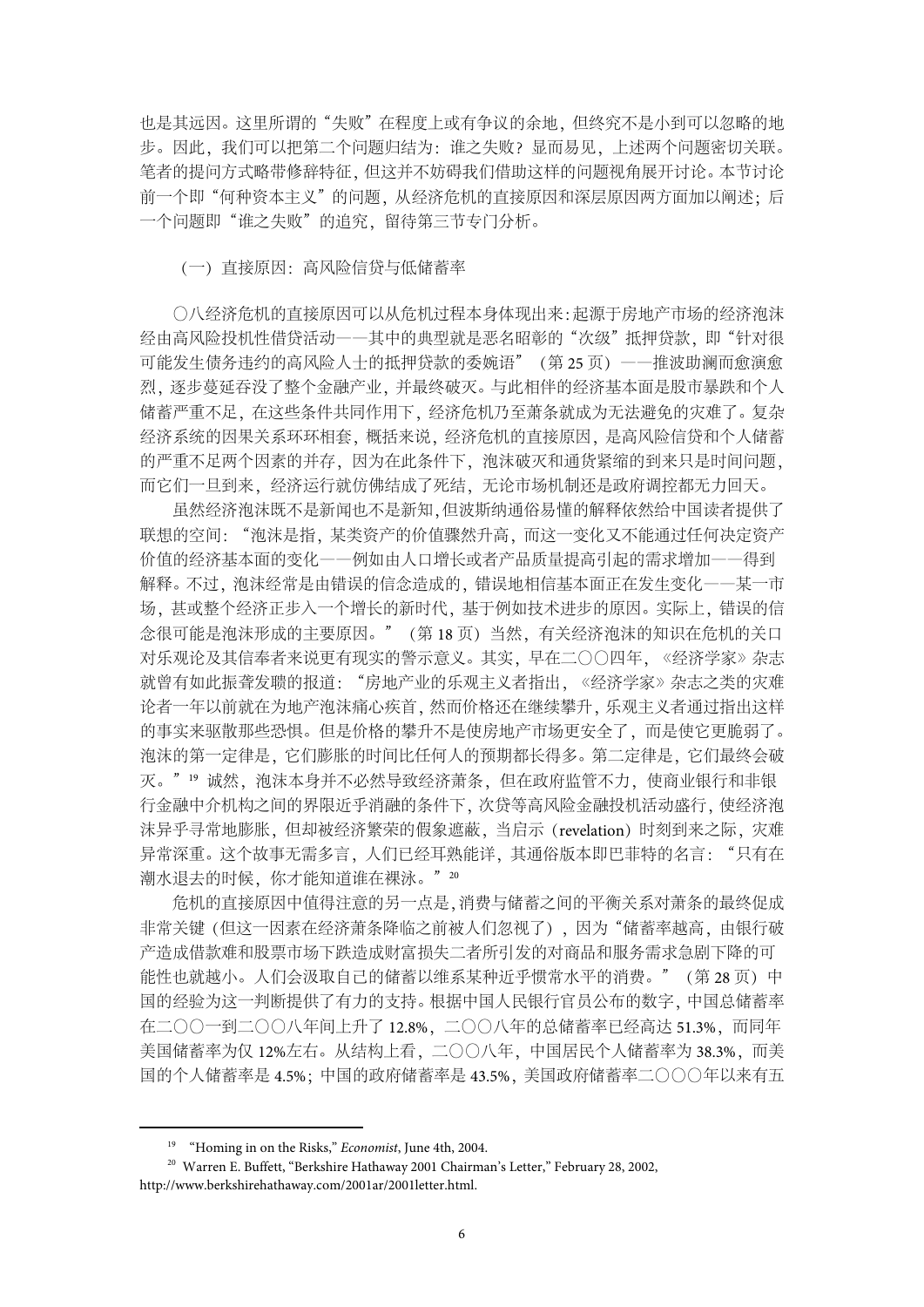年是负值,二〇〇八年更是受金融危机的影响而下跌至负 16%。<sup>21</sup> 当然,造成中国高储蓄 率的原因是多方面的, 22 在这个问题上也不乏政策与意识形态之争, 但从后见之明来看, 高储蓄率客观上确实对中国经济起到了庇护作用,减弱了危机的冲击力。其中至关重要的一 点是,高储蓄率所造就的资金储备可以避免对经济具有灾难性破坏效果的通货紧缩。

经济泡沫的形成和破灭在过去几十年间时有发生,这种现象堪称商业周期运行的常态。 但这一次的泡沫及其破灭却是与以往不同的。已经出现了若干不祥的征兆,表明这次面临的 并非以往那种波澜不惊的经济衰退: 二〇〇九年, 美国实际国内生产总值(GDP) 比上年下 跌了 2.63%, 这不但是过去二十年间美国 GDP 首次出现下跌, <sup>23</sup> 而且这一指标比美国一八 七一至二〇一〇年间的 GDP 年平均增长率<sup>24</sup>长期趋势线低 6.15%,这样的下跌幅度是二战结 束以来从来没有过的。更让人担忧的是, "几乎所有关于经济势态的预测最终都被事实修正 了:结果要比预测的糟糕,这不仅直接助长了悲观主义,而且还通过揭示金融专家对事态只 有有限的把握,间接助长了悲观主义;如果他们并不了解正在发生的事情,那么就不太可能 为遏制经济下滑提供较多的指引。"进而言之,这场经济危机的核心是金融危机,而不是什 么其他类型的危机,这格外危险,因为"一九三〇年代经济大萧条的通货紧缩时期就是由一 场与此类似的金融危机拉开序幕的",而且,金融危机在很大程度上会使中央银行的主要救 市措施——通过增加货币供给、降低利息率来刺激经济活力——失灵,因为这些宏观调控手 段必须依赖作为金融中介机构的商业银行才能发挥作用。毫无疑问,银行业在金融危机中的 崩溃大大削弱了中央银行的宏观调控能力。政府拯救经济的主要手段不起作用了,然后怎么 办呢?回答是:抱歉,"就只能靠忍耐挺过去了,因为「政府]的工具箱里已经空空如也。" (第 21、22、141 页)更加糟糕的是,金融危机已经从美国蔓延到全世界,这一方面预示着 国际贸易的萎缩,使各国经济雪上加霜,另一方面会使危机中的各国自顾不暇,难以通过国 际资本信贷来解决棘手的通货紧缩问题。此外,促成这场经济危机的还有一些貌似偶然原因, 比如它在总统竞选期间发生(而且任期即将届满的是一位不再可能连任的总统),并在新老 总统交班期间恶化,不论这一"巧合"是否可归于资本主义民主制度的某种缺陷,客观上它 都给美国政府应对经济危机造成了格外不利的影响。

(二)深层原因及相关学术论争

从经济危机的直接原因入手再深挖一下,就看到了这样一些间接或深层原因:房地产泡 沫、极低的利息率、复杂的金融工具,政府金融监管的萎缩,以及金融市场存在着阻碍对风 险产生有效反应的复杂因素。25 如上所述,因果关系环环相扣,深层原因和直接原因之间

<sup>23</sup> 美国二〇〇九年的 GDP 已经比上年有极为微弱的下降,但在统计学上可以忽略不计,视其增长率为 零。

<sup>24</sup> 该 220 年间美国实际 GDP 的平均年增长率为 3.75%。数据来源:Louis Johnston & Samuel H. Williamson, "What Was the U.S. GDP Then?" MeasuringWorth, 2011. http://www.measuringworth.org/usgdp/.

<sup>&</sup>lt;sup>21</sup> 郭庆平: 《中美储蓄率的比较与国际失衡》,全球智库峰会"重建平衡——全球储蓄与消费"分论 坛,二〇〇九年七月四日,http://finance.sina.com.cn/hy/20090704/11466440140\_2.shtml.

<sup>22</sup> 除了人们常常谈论但不易确证的文化原因(如东亚文化崇尚节俭和储蓄)外,储蓄率高的直接原因 是,作为一一尚未达到"福利资本主义"境界的一一经济和政治后发国家,中国的医疗、教育、失业、养 老、住房等社会保障体系事实上颇为孱弱。人们深感有必要储蓄以求保障日后的重大消费支出,并备发生 意外急需时使用。这一事实所反证的(福利或发达) "资本主义"的失败颇具反讽意味:失败是需要资格 的。

<sup>&</sup>lt;sup>25</sup> 参见《资本主义的失败》,同前注[7], 第 61 页;Raghuram G. Rajan, "Has Financial Development Made the World Riskier?," in *The Greenapan Era: Lessons for the Future*, Kansas, MO: Federal Reserve Bank of Kansas, 2005, pp. 313-369.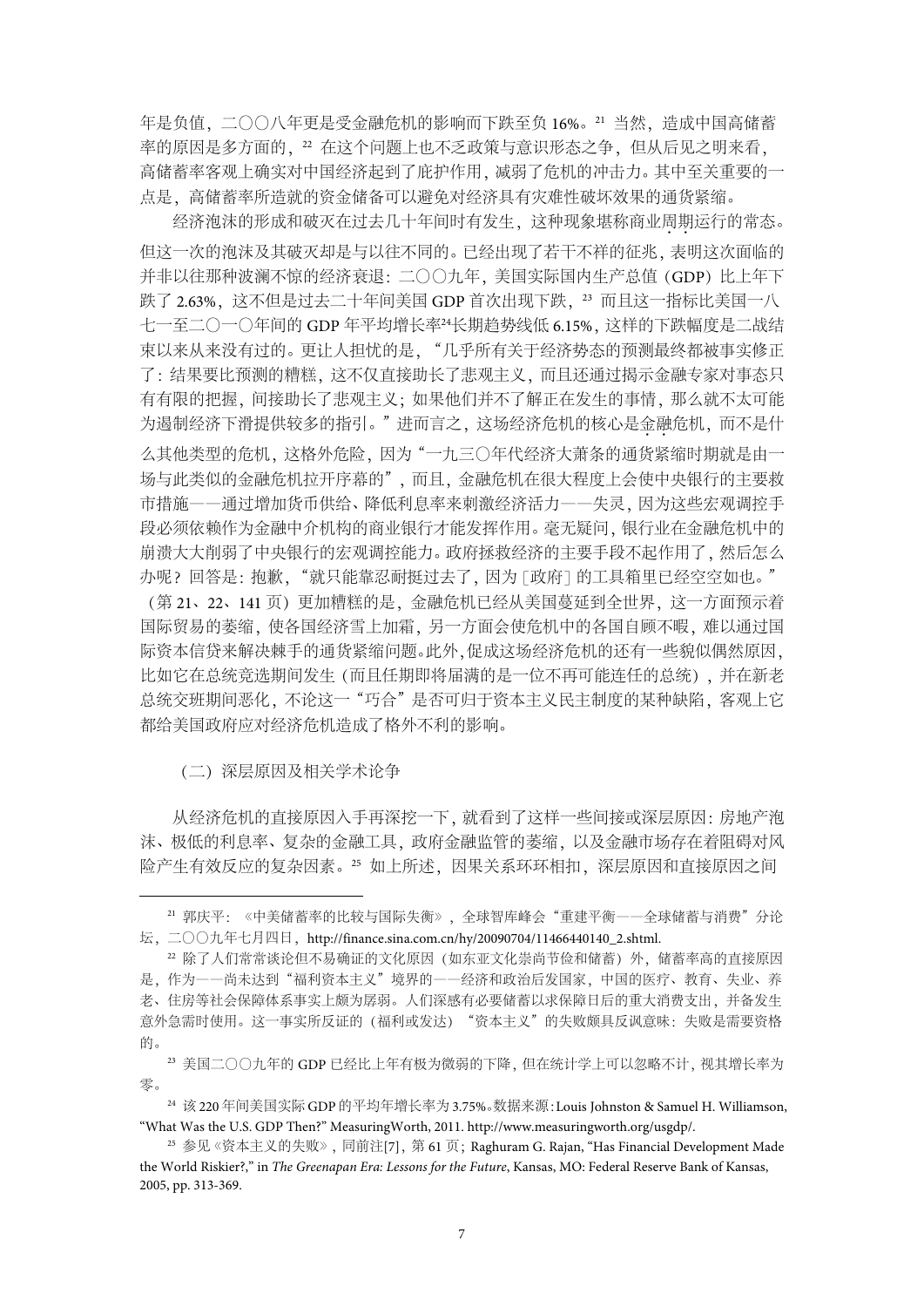距离并不远:银行借贷的特征是长期贷款短期借款,由此形成了银行业或更宽泛地说金融业 的内在风险,而信贷又位于资本主义经济——其实是所有现代经济——的核心,因此资本主 义经济具有内在的不稳定性。波斯纳的核心观点是,这场经济灾难是资本主义自由竞争的市 场制度的败绩,而不是易于避免的错误、非理性、金融界人士的愚蠢或人性的贪婪造成的。 这种立场或可堪称独树一帜,也最有争议。波斯纳承认情感之类的东西确影响人的经济行为, 但这并不必然是甚至通常不是不理性,他举例分析了承担商业风险、从众等行为,认为它们 通常不能纳入"不理性"的范畴。波斯纳这样反问:"市场参与者犯了很多错误,但这是市 场过程的常态。有什么时代不是这样的吗?"(第 160 页)他断言,要解释泡沫经济的发生 发展和破灭,根本不需要引入"不理性"作为理由。在前述《经济学家》访谈中,他甚至说:

"我并不觉得理性和非理性行为之间的区分有什么用。人就是那个样——一般情况下,他们 偏好获得更多好东西更少坏东西,不过他们也是情感的动物,只能凭借有限的信息和有限的 信息处理能力采取行动。在确定政府的适当角色的时候,必须把这些有关人性的事实考虑在 内。"

波斯纳这一立场源自他对近些年来行情日涨的行为主义经济学的质疑和批判态度。有评 论者称《资本主义的失败》是理性选择和行为主义两派经济学的"哲学宿怨"的发展过程中 的一个"爆炸性宣言", 26 虽然未免言过其实, 但波斯纳对理性选择理论的偏爱和对行为 经济学的怀疑与保留(当然不是全盘否定)确实由来已久。早在一九九八年,就在发表卓尔 斯、桑斯坦和泰勒的经典论文《法律经济学的行为主义进路》<sup>27</sup>的同一期《斯坦福法律评论》 杂志上,紧随其后的就是波斯纳的批评文章《理性选择、行为主义经济学与法律》。他在此 文中犀利地指出:"行为经济学是根据其研究对象而非研究方法界定的,而其研究对象仅仅 是理性选择模型(或至少是最简单的理性选择模型)所无法解释的现象集。如果这类现象中 有很多彼此没有关联,就像人类不能食用的对象集包括石头、毒菌、雷电、毕达哥拉斯定理 一样,那也没有什么好奇怪的。对某一理论在经验领域中的遭遇的种种失败进行描绘、阐述、 分类,是一种有理据的、重要的学术活动。但是它并不构成一种替代性的理论。"28 "替 代性的理论"是一个容易被忽视的要点:行为经济学在理论上无法、在事实上也没有与传统 的理性选择理论构成"针锋相对",因为二者处理的多是不同的问题,因此要形容行为经济 学和理性选择理论之间的关系, "补充"可能是比"替代"更恰当的词。29 具体来说, 行 为经济学与理性选择理论的主要分歧是理性问题, 前者试图以"有限理性"来取代(或"补 充")后者的理性概念,但可行性和价值实在有限。<sup>30</sup> 波斯纳早就把理性定义为手段适合

 <sup>26</sup> Guy Sorman, "The Rational Crisis," *City Journal*, 15 May 2009, http://www.city-journal.org/2009/bc0515gs.html.

<sup>&</sup>lt;sup>27</sup> Christine Jolls, Cass R. Sunstein, Richard Thaler, "A Behavioral Approach to Law and Economic," 50 *Stanford Law Review* 1471 (1998).

<sup>28</sup> Richard A. Posner, "Rational Choice, Behavioral Economics, and the Law," 50 *Stanford Law Review* 1551, 1559-1560 (1998).

<sup>29</sup> 卓尔斯、桑斯坦、泰勒在对波斯纳批评的回应中就说,他们和波斯纳之间的"同"远大于"异"。 Christine Jolls, Cass R. Sunstein, Richard Thaler, "Theories and Tropes: A Reply to Posner and Kelman," 50 *Stanford Law Review* 1593 (1998).

<sup>30</sup> 否认或批评理性选择范式经济学的思潮可谓由来已久。在行为主义法律经济学之前,著名的例子如 科斯,他认为,理性选择(及其目标效用最大化)简直把人降格为动物了,人类选择行为的机制最终要由社 会生物学家来揭秘。Ronald H. Coase, "The Relevance of Transaction Costs in the Economic Analysis of Law," *in* Francesco Parisi & Charles K. Rowley eds., *The Origins of Law and Economics: Essays by the Founding Fathers*, Northampton, MA: Edward Elgar Publishing, 2005, pp. 199-201. 但作为经验观察所反复验证的社会事实的理 性选择行为本身和驱动该行为的深层生物学原因是两个不同层次的问题。在我看来,科斯等反对理性选择 范式一派学者恐怕打错了板子,因为"理性选择",如科斯的观点所隐含的,并不是经济学家的发明一一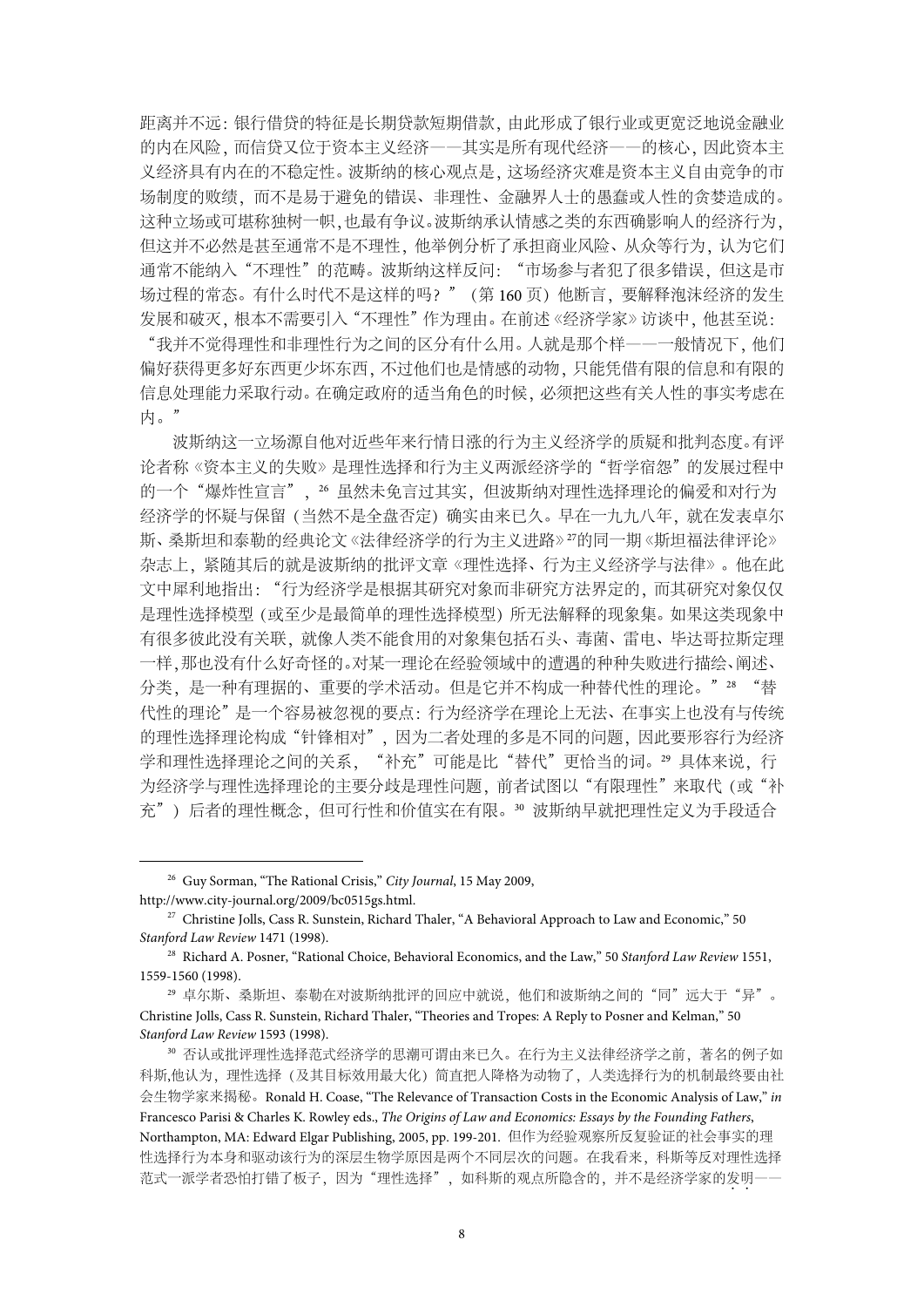目的, 31 这个定义也许不够精致, 可是在理论适应性和解释力上还是比大量依赖心理学实 验的行为经济学好多了。

与经济危机的直接原因相比,学术界对其深层原因的分歧颇大。在这一点上,波斯纳拒 绝以行为经济学为代表的心理阐释及其隐含的道德批判意味。那么,对行为经济学的质疑与 批驳是否反映了波斯纳——昔日的法律经济学旗手——在后浪推前浪的学术潮流中变得落 后、固执、保守了呢?抽象地说,完全有这种可能;可落实到具体学术论争上来看,笔者的 答案是否定的。波斯纳本人的学术立场并非一成不变,恰恰相反,这场百年一遇的经济危机 对他的经济思想有很大触动: 两本研究经济危机的著作标志着他在政治"频谱"上有一个从 "保守"到"自由"的明显位移。他本人对此直言不讳,公开撰文,称自己"变成了一个凯

恩斯主义者"。这一表象的背后当然就是他个人经济学思想和政治立场的变化。如上所述, 在晚近的访谈中,他甚至走得更远,试图抛弃"理性∕不理性"的二元范畴,大概厌倦了那 些总是让人争论不休的抽象概念,要回到人性本身。此外还应注意,学界在危机深层原因上 的分歧并不仅仅是理论之争,而是深具现实意义,因为对原因的追究直接涉及责任的认定和 经济政策的调整方向(后文第三、四节将对这两个问题分别展开讨论)。

综上所述,资本主义经济的内在系统风险是〇八危机的根本原因,在这个意义上,可以 说本次危机表征了资本主义的败绩,代价惨重,教训深刻。与此观点相反,有一种较为常见 的争辩意见,可以麻省理工学院著名经济学家阿斯墨格鲁的这段论述为代表: "人们对于资 本主义制度的信念可能瓦解,这一风险不应忽视。毕竟,过去二十年是资本主义高歌猛进欢 呼胜利的二十年。由此很多人自然地会认为,辉煌时代之后的苦境一定意味着资本主义制度 的失败。实际上,我们正在遭遇的并非资本主义或自由市场本身的失败,而是不受规制的市 场的失败——特别是不受规制的金融部门和不受规制的风险管理。"32 但问题是, 世界上 存在着"不受规制的市场"吗?闯下弥天大祸的华尔街是"不受规制"的吗?我们将在第四 节重新回到这个问题加以细致的辩驳。

## 三、经济危机的责任与经济学界的危机

就〇八经济危机而言,原因这枚硬币的背面就是责任。如果"不理性"、"贪婪"之类 的论点不能成立,危机乃资本主义经济系统固有缺陷促成,那么就得把这场经济危机的主要 责任归于政府和经济学职业界。<sup>33</sup> 尽管左翼学者在经济学界从来不是主流,但这次他们却

他们或许只是命名一一而是对人类或动物的某种本能的描述,其生物学版本是进化论,其哲学版本是功利 主义。科斯上述观点的悖谬是,他一方面不能接受把人降格为动物的理性选择与效用最大化经济学范式, 另一方面又把揭秘人类行为的最终发言权交给了社会生物学家。参阅拙文《法律经济学:英美法系的理论、 实践与影响》,待刊稿。

-

<sup>31</sup> 参见 Richard A. Posner, *The Problem of Jurisprudence*, Cambridge, MA: Harvard University Press, 1990, p. 354.

<sup>32</sup> Daron Acemoglu, "The Crisis of 2008: Lessons for and from Economics," in *What Caused the Financial Crisis*, *supra* note [8], pp. 260-261.

33 关于为什么不谴责华尔街那些"坏蛋", 波斯纳有一段生动的解释: "有一些读者可能会认为, 我 对美联储和经济学职业界太过挑剔,同时又对金融界人士太过宽容——这看起来可能与我的下述主张相矛 盾,即认为这场经济萧条是资本主义的一次失败。但是,尽管金融人士对这场经济萧条负有主要责任,我 却不认为可以为此而责难他们——意指道德谴责——就像人们不能责难狮子吃掉斑马一样。资本主义是物 竞天择适者生存的社会。商人会冒那些能增进其经济利益的风险(大多数时候是在法律的限度内);单个 的商人因银行业的不稳定而担忧他的决策以及他的竞争者的决策可能会引发经济萧条,这不比一头狮子因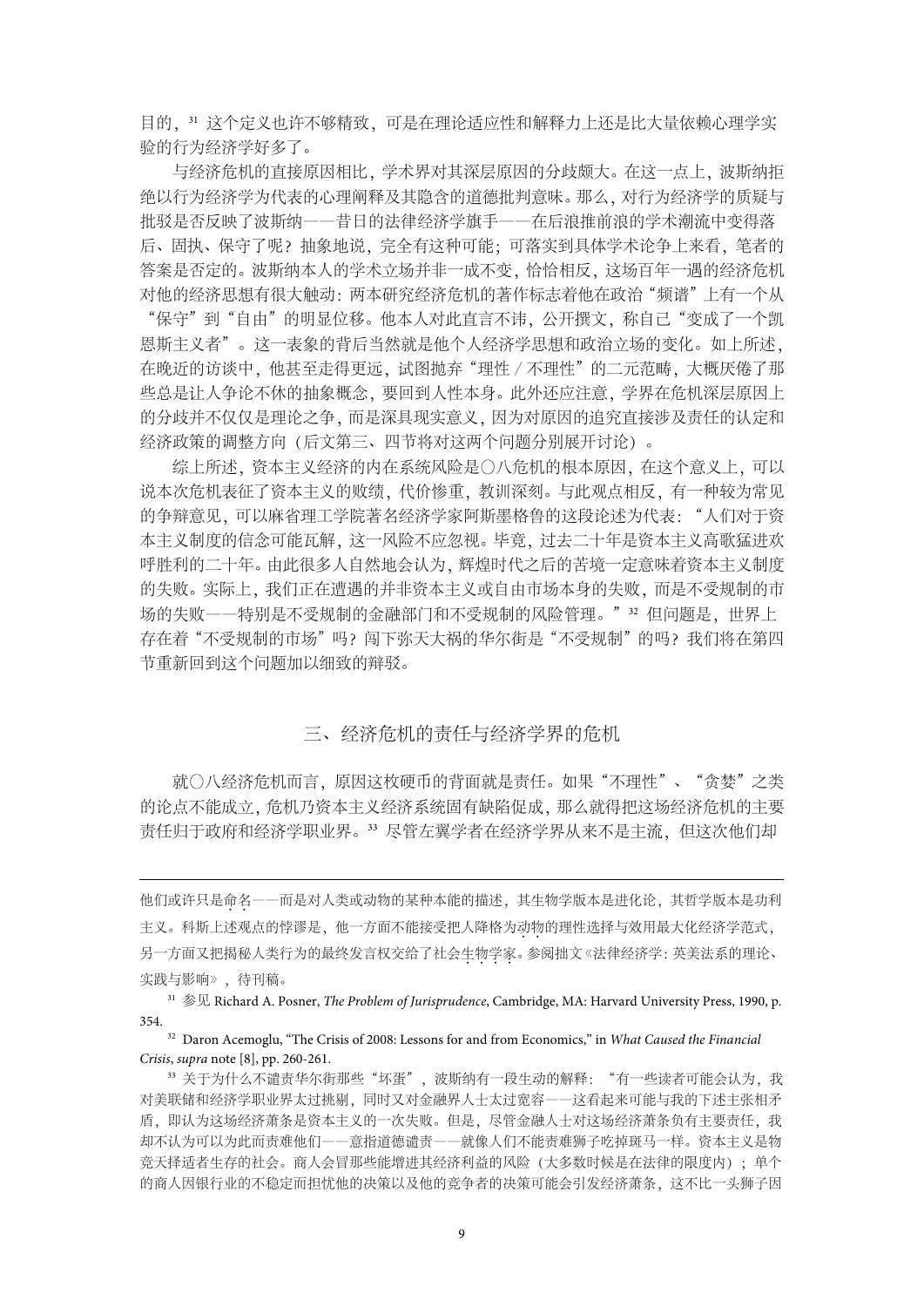炮火猛烈——相应"挨板子"最厉害的就是美联储及其与〇八危机直接相关的两任主席格林 斯潘和伯南克。<sup>34</sup> 尽管美联储掌握着巨大的经济权力,尽管政府内外的很多经济学家声名 显赫,其经济学事业繁荣昌盛,但他们对过度的金融投机交易疏于监管和警示,在泡沫经济 日趋膨胀的过程中疏于宏观调控,在危机爆发之后因缺乏应对准备而显得捉襟见肘步履蹒跚, 无力遏制经济颓势,最终使经济深陷泥潭。35 这一切构成了政府和经济学界难以推卸的责 任。<sup>36</sup> 而且,鉴于"专家治国"在现代社会中是一个无法更改的既成事实——且不论它在 政治上是否正确,我们这里所谈的经济危机的责任,归根结底,是经济学家的责任。

一言以蔽之,被很多人视为"社会科学之王"的经济学, 37 在〇八经济危机中, 跟它 所信奉的资本主义一起,遭遇了一场重大失败: "在所有被戳破的经济泡沫中,几乎没有什 么能比经济学名声自身的破裂更加绚丽壮观了。"38 是否言过其实?我们可以看看经济学 家们自己怎么说——

"当被问及'您能解释一下发生了什么事情吗?'罗伯特·索洛,一位诺贝尔经济学奖 得主,只是摇摇头,说:'不能。我认为常规的经济学思辨无助于解释这场危机。'"二〇 一〇年七月二十日,索洛在美国国会众议院作证时又说:"主导着我们的精英大学、很多中 央银行和有权势的决策机构的宏观经济学研究似乎对「这场经济危机]完全哑口无言。它不 但提供不了指引和洞见,而且真是说不出任何有用的东西……它已经失败了,而且注定失败。" 39 伯克利加州大学著名经济史学家艾臣格林则说: "[〇八]危机使我们先前自认为掌握

担心狮子吃斑马的速度超过斑马繁殖的速度而放生一匹斑马更有意义。"他提醒人们不要弄错批评的对象: "建立预防由高风险贷款引发的经济崩溃的防护措施之责任应该属于政府。"同前注[7], 第 191-192 页。

-

<sup>34</sup> 格林斯潘和伯南克对经济危机的阐述,包括辩解,请看 Alan Greenspan, "The Fed Didn't Cause the Housing Bubble," *Wall Street Journal*, March 11, 2009, p. A15; "We Need a Better Cushion against Risk," *Financial Times*, March 27, 2009, p. 11; "Show Us the Way to Recovery," *Financial Times*, March 30, 2009, p. 11; "Fear Undermines America's Recovery," *Financial Times*, October 7, 2010, p. 11. Ben S. Bernanke, "The Crisis and the Policy Response," Speech at the Stamp Lecture, London School of Economics, January 13, 2009, http://www.federalreserve.gov/newsevents/speech/bernanke20090113a.htm; "Financial Regulation and Supervision after the Crisis: The Role of the Federal Reserve," Speech at the Federal Reserve Bank of Boston 54th Economic Conference, October 23, 2009, http://www.federalreserve.gov/newsevents/speech/bernanke20091023a.htm. 关于 美联储在这场经济危机中所扮演的角色,参见 Frederic S. Mishkin, "The Financial Crisis and the Federal Reserve," 24 *NBER Macroeconomics Annual* 495-508 (2009); Stephen G. Cecchetti, "Crisis and Responses: The Federal Reserve in the Early Stages of the Financial Crisis," 23:1 *Journal of Economic Perspectives* 51-75 (2009).

<sup>35</sup> 参见, 例如 Raghuram G. Rajan, *Fault Lines: How Hidden Fractures Still Threaten the World Economy,* Princeton, NJ: Princeton University Press, 2010, pp. 108-117; Paul Krugman, "How Did Economists Get It So Wrong?" *New York Times Magazine*, September 6, 2009, p. MM36.

<sup>36</sup> 斯蒂格利茨的批评:"格林斯潘努力要把他的低利率政策所应承担的责任推卸给中国——归咎于中 国储蓄率太高。但格林斯潘的这一辩解完全没有说服力。即便中国愿意以相对低的利率贷款给美国,美联 储也完全可以,至少就短期来说,提高利率。事实上,美联储在二〇〇〇年代中期就曾经这么干过,由此 ——恰如预期地——抑制了房地产泡沫。"Joseph E. Stiglitz, "The Anatomy of a Murder: Who Killed America's Economy?" in *What Caused the Financial Crisis*, *supra* note [8], p. 144.

<sup>37</sup> 参见, 例如 Uskali Mäki, "The Dismal Queen of the Social Sciences," *in* Uskali Mäki ed., *Fact and Fiction in Economics: Models, Realism and Social Construction*, Cambridge, UK: Cambridge University Press, 2003, pp. 3-32; Stavros Ioannides & Klaus Nielsen, "Economics and the Social Sciences: Synergies and Trade-offs," *in* Stavros Ioannides & Klaus Nielsen eds., *Economics and the Social Sciences: Boundaries, Interaction and Integration*, Northampton, MA: Edward Elgar Publishing, 2007, pp. 1-27.

<sup>38</sup> "What Went Wrong with Economics," *Economist*, July 18, 2009, p. 11.

<sup>39</sup> 分别见 SPIEGEL Staff, "Is 2009 the New 1929?: Current Crisis Shows Uncanny Parallels to Great Depression: Part 5: Underestimating the Crash," *SPIEGEL Online*, April 29, 2009,

http://www.spiegel.de/international/world/0,1518,621979-5,00.html; Robert Solow, "Building a Science of Economics for the Real World,"

http://science.house.gov/sites/republicans.science.house.gov/files/documents/hearings/072010\_Solow.pdf. 索洛此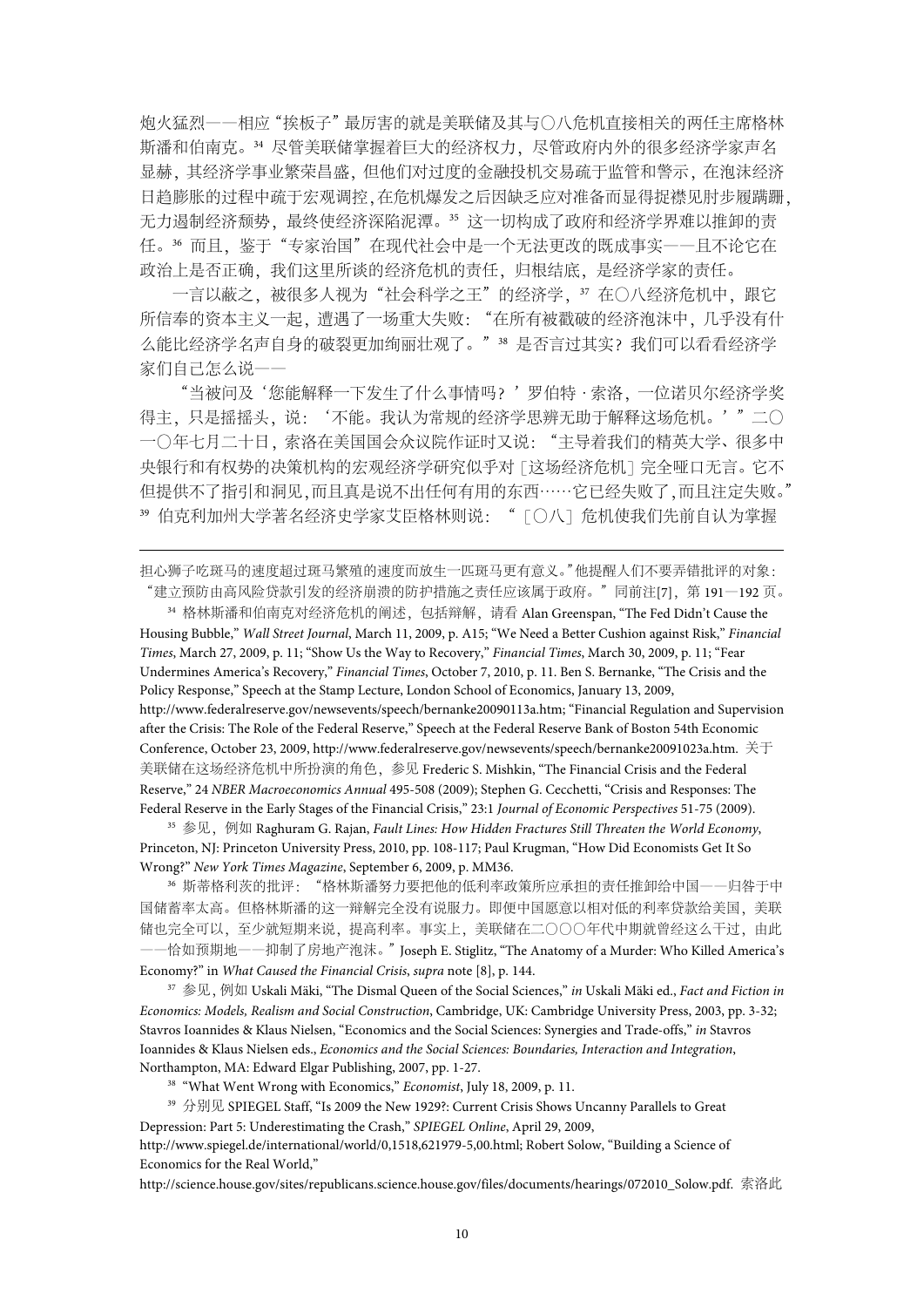的大部分经济学知识都陷入怀疑之中。我们曾认为货币政策已经驯服了经济周期。我们曾认 为,中央银行货币政策的改变将通货膨胀维系在了低水平的稳定状态,故而一九八五年以前 的经济波动已经成为历史陈迹;取而代之的是'大缓和'(Great Moderation)这样一个雅 号。我们曾认为,金融机构和市场已经建立起了自我规制机制——在很大程度上可以对投资 者放任自流,如果不是完全任其为所欲为的话。最重要的是,我们曾认为我们已经掌握了预 防曾在一九二九年沉重打击了全世界的那种金融灾难的知识。可我们现在明白了, 我们过去 认为正确的很多东西其实是错误的。"40 针对以上两位杰出的经济学行内人的自述,作为 读者,我们所能做的,或许只有赞赏其诚实和坦率。

正如伦敦大学经济学家陶普罗斯基所批评的, "这场金融危机从拥有最'高级'的金融 体系的国家爆发并波及世界,经济理论尚没能对此做出适当的阐释。也就是说,种种经济学 理论没能——尽管应该——为政策制定者和执行者应对这场危机提供帮助,也很少有经济理 论家能够阐释这场危机的来龙去脉及其隐含的意蕴。除了那些令我们在应对这样一场危机中 遭遇了炫目失败的见解,他们所能拿得出来的东西别无其他。" 41 于是,人们就不会感到 奇怪, "关于如何遏制经济下滑、加速复苏、预防「衰退出现]反复的具体措施, 「经济学 界]根本不存在专业共识。经济学职业界无法相信已经发生的事情竟然可能发生,也未曾认 真考虑一旦危机真的发生应当如何应对。"42

二〇〇九年六月十日,在伦敦经济学院的"莱昂内尔·罗宾斯讲座"上,诺贝尔经济学 奖得主、普林斯顿大学经济学教授克鲁格曼断言,过去三十年的宏观经济学"往好里说是蔚 为壮观的无用, 往坏里说是实实在在地有害", <sup>43</sup> 我们生活在宏观经济学的"黑暗时代一 —一个已然将来之不易的知识淡忘的时代"。<sup>44</sup> 与克鲁格曼的观点类似,伦敦经济学院的 布特教授认为,过去三十年间美国英国大学里的宏观经济学教育属于"浪费时间,代价沉重"。 45

经济学界,尤其是宏观经济学家,在这场经济危机中所遭遇的失败有大量具体的例证。 在危机爆发之前,他们认为,一九三〇年代大萧条结束之后,"萧条"已经成为永远不会再 来的历史陈迹,其智识上的自负在下述例证中表现得可谓淋漓尽致:罗伯特·卢卡斯,芝加 哥大学杰出经济学教授,一九九五年诺贝尔经济学奖得主,在美国经济学会二〇〇三年年会 上发表的会长讲话中说:"作为独立领域的宏观经济学诞生于一九四〇年代,它是人们对经 济大萧条的智识回应的一个组成部分。'宏观经济学'一语那时候是指人们期待可以用来防 止此种经济灾难重演的知识与技能。我的演讲主题是,这种原初意义上的宏观经济学已经取 得了成功:其中心问题,即经济萧条的预防,已经解决,在实践上已不再有任何疑难;而且 事实上这个问题在几十年前就解决了。"46 这话在今天听来是多么反讽啊!除了学院经济

- <sup>42</sup> Richard A. Posner, "How I Became a Keynesian," *New Republic*, September 23, 2009, p. 35.
- <sup>43</sup> "The Other-worldly Philosophers," *Economist*, July 18, 2009, p. 65.
- <sup>44</sup> Krugman, *supra* note [35].

<sup>-</sup>

前曾反对那种认为经济学变得"形式主义、抽象、忽视真实世界"的批评,并辩护道: "现代建模者绝非 不切实际,他们反倒是沉迷于数据了。"Solow, "How Did Economics Get That Way and What Way Did It Get?," 126:1 *Daedalus* 39, 57 (1997).

<sup>40</sup> Barry Eichengreen, "The Last Temptation of Risk," *National Interest*, May/June, 2009, p. 8. 本文直接引语 中的着重号均为引者所加,以下不一一注明。

<sup>41</sup> Jan Toporowski, "Excess Debt and Asset Deflation," *in* Steven Kates ed., *Macroeconomic Theory and its Failings: Alternative Perspectives on the Global Financial Crisis*, Northampton, MA: Edward Elgar Publishing, 2010, p. 221.

<sup>45</sup> *Supra* note [43], p. 65.

<sup>46</sup> Robert E. Lucas, Jr., "Macroeconomic Priorities," 93 *American Economic Review* 1, 1 (2003).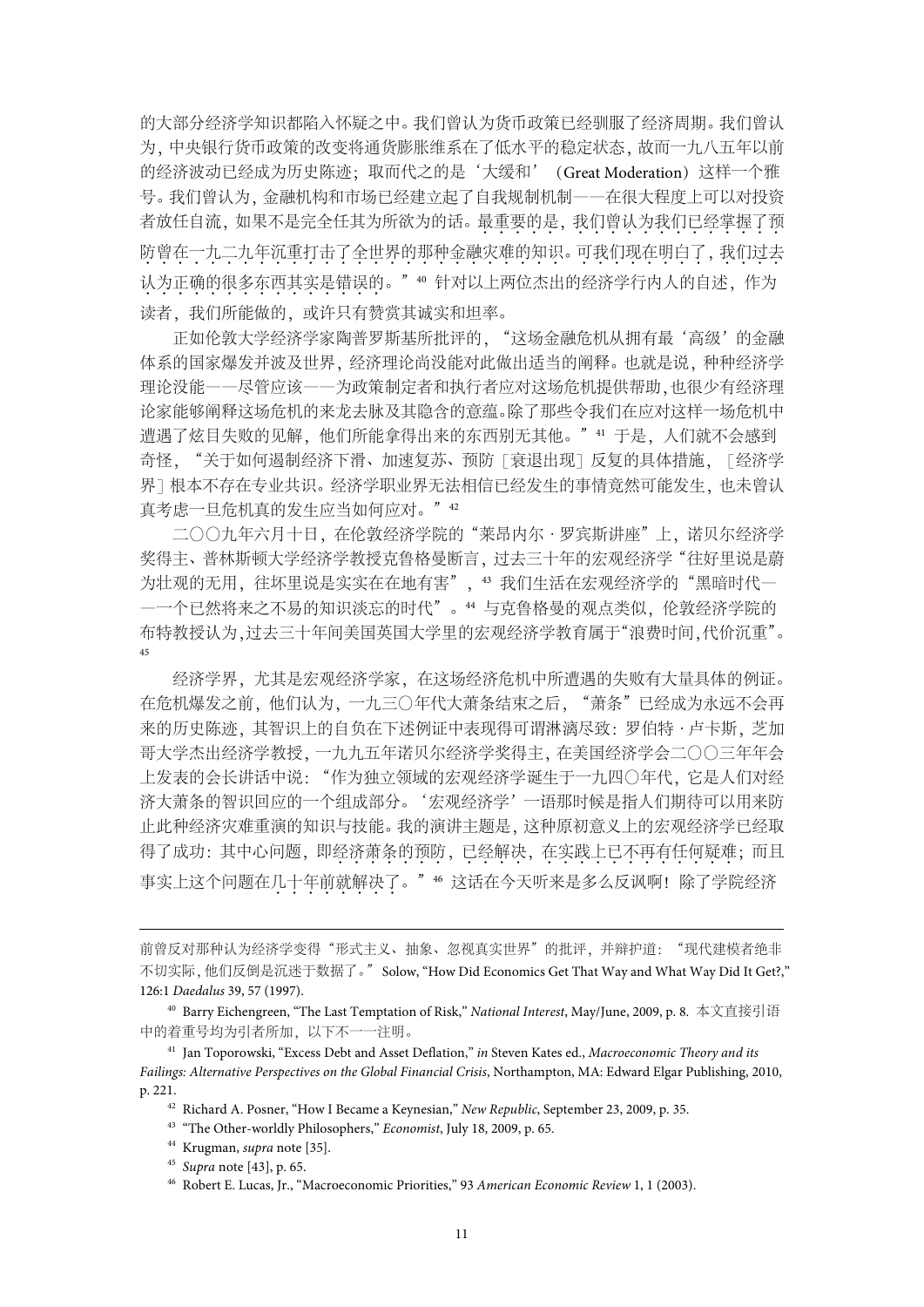学家,政府经济学家也有炫目的失败例证,比如说美联储主席。二〇〇二年十一月八日,在 芝加哥大学举办的一个表彰米尔顿·弗里德曼的会议上,伯南克说: "让我借美联储官方代 表这一身份之便讲这样几句话来结束发言:关于经济大萧条,我要跟米尔顿和安娜说,你们 是对的,我们「美联储」对那场大萧条负有责任。我们对此非常抱歉。不过幸亏有了你们, 我们不会再犯这样的错误了。"47 大约六年之后,错误重演。历史反复证明的一点是,历 史给人们的实际教益少之又少。重蹈覆辙乃历史常态。<sup>48</sup>

二〇〇八年十一月,英国女王伊利莎白二世在访问伦敦经济学院时问道,为什么没有人 在当年九月之前注意到信贷危机的迫近?<sup>49</sup> 十位经济学家在回答女王该问题的一封信中写 道: "「危机的]部分责任在英国和其他地方的一些主流的有影响力的经济学家身上。一些 知名经济学家,包括诺贝尔奖得主罗纳德·科斯、米尔顿·弗里德曼和华西里·莱昂惕夫, 已经对近年来经济学变成了应用数学的一个分支、与真实世界的制度和实践相隔绝的状况提 出了批评。"50 过去十余年来,经济学的学术潮流发生了一些显著的变化,有相当多的宏 观经济学家和金融经济学家沉溺于某种由数学工具构造的虚拟世界。很多时候,这个虚拟的 经济世界与需要学者们研究的真实问题之间的关联微乎其微。当然,这并不意味着经济学家 们背叛了他们所信奉的"理性",三十年河东,三十年河西,当学术潮流或方法论时尚变化 了的时候,只有"识时务"者方能拿学位、发表、得到铁饭碗。如著名经济思想史学者布劳 格所描述的:

西方世界的经济学由美国主导,而美国的经济学由每年新毕业的、要在美国的三千 所高等学府研究机构找工作的四百至五百名经济学博士主导;要获得一份工作或者 在得到工作之后谋求晋升,就得在实行评审制的大约三百种英语经济学期刊上发表 论文,而且最好是那十来种权威的评审制杂志。不论我们如何反对针对经济现象所 做的技术导向的数学建模型研究,不变的事实是,尽管习得此种数理技能的初始投 资成本较高,然而一旦学会了这个套路,就很容易产出论文,而且产出的论文也比 那种文字图形类论文更容易评价和评审。在三百种半年刊或季刊上,每年发表大约 四千至五千篇经济学论文,这些论文经过美国名牌大学的大约三百位学者的评审, 这些学者的学生会成为下一代论文评审人,下一代的论文自然也就会和这一代学者 所写作和发表的论文非常相似。换句话说, 迄今为止, 我们已经创造出了一个真正 的具有内生动力的职业化机器(treadmill),其持续的动力来自于在有名望的刊物 上发表论文以求在有名望的机构谋得职位,这种机构所提供的年薪大约是地处学术

 <sup>47</sup> *Remarks by Governor Ben S. Bernanke*,

http://www.federalreserve.gov/boarddocs/speeches/2002/20021108/default.htm. 弗里德曼和安娜·斯瓦茨合著有 两部经典的宏观经济学著作:*A Monetary History of the United States, 1867-1960*(1963)和 *Great Contraction, 1929-1933*(1963)。

<sup>48</sup> "我问[理查德·波斯纳],他认为经济学家在过去两年间吸取了什么样的教训,'嗯,他们有可 能什么教训也没吸取',他缓慢答道,'因为在学术市场中,市场本身的矫正效应显露得十分缓慢。教授 们都有铁饭碗(tenure)。他们在教育流水线上有大量等着拿博士学位的研究生。他们的学术技能不但是已 然掌握的,而且是得心应手的。要驱动他们改变其久已习惯的行为方式,是非常困难的事情。'"John Cassidy, "After the Blowup," *New Yorker*, January 11, 2010, p. 29.

<sup>&</sup>lt;sup>49</sup> 参见 Tim Besley & Peter Hennessy, "Letter to the Queen (July 22, 2009),"

http://media.ft.com/cms/3e3b6ca8-7a08-11de-b86f-00144feabdc0.pdf

<sup>50</sup> Sheila C. Dow *et al.*, "Letter to the Queen (August 10, 2009)," 27:3 *Homo Oeconomicus* 334, 334-335 (2010).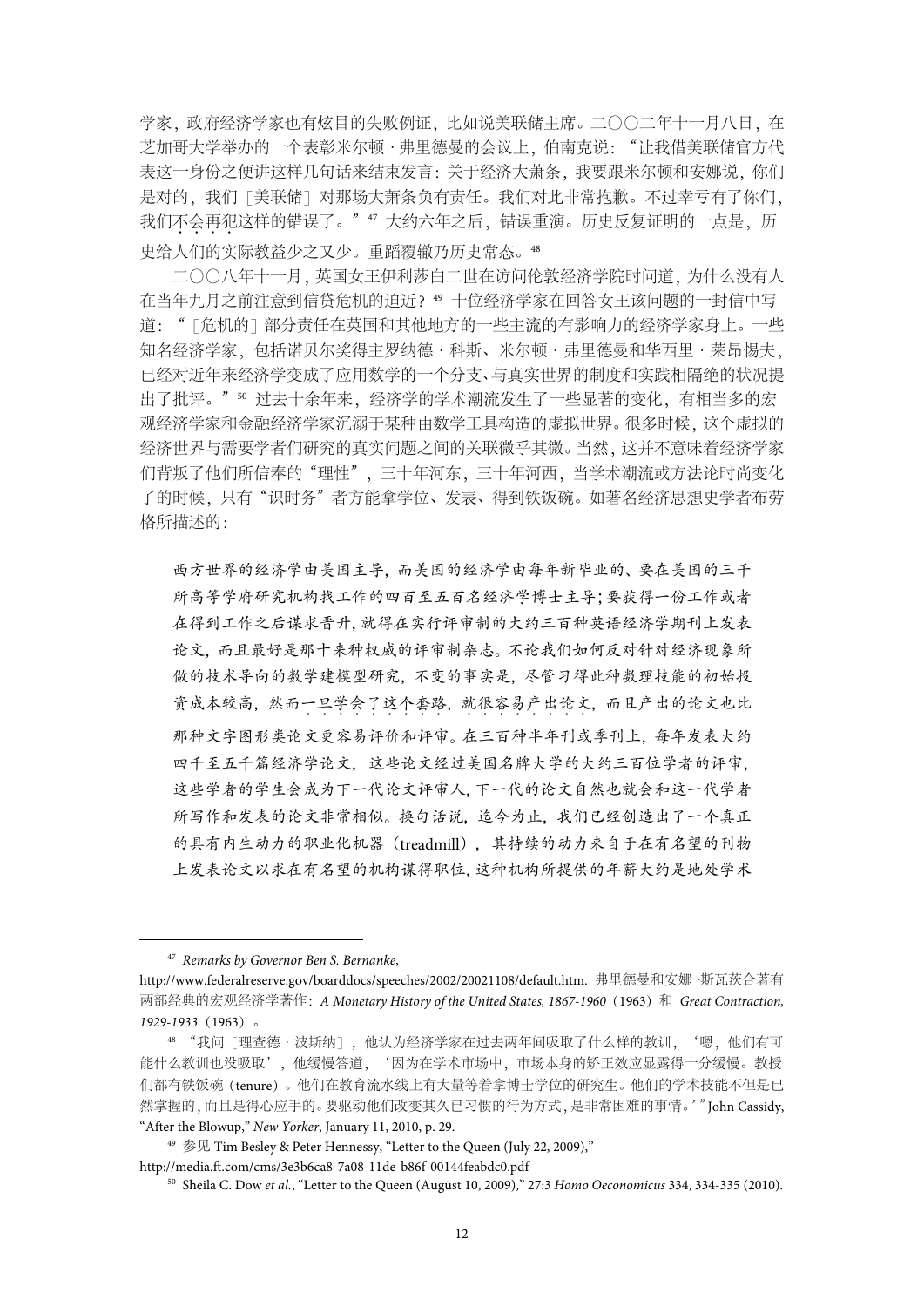'西伯利亚'的机构的二倍。要想扭转这种局面,就是要叫处于职业生涯初期的人 忽略主导经济学论文的研究时尚,去写一些不时髦的东西……<sup>51</sup>

在可以预见的未来,显然不存在这种变革的可能。类似的寻求写作生产率的诱惑可能是在以 写作为生的人中间广泛存在的,作家史铁生对此曾有生动描述: "这一来你中了魔了, 整天 都在想哪一件事可以写,哪一个人可以让你写成小说。是中了魔了,我走到哪儿想到哪儿, 在人山人海里只寻找小说,要是有一种小说试剂就好了,见人就滴两滴看他是不是一篇小说, 要是有一种小说显影液就好了,把它泼满全世界看看都是哪儿有小说,中了魔了……"52 模 型正是数理建模型经济学分析中的"试剂"或"显影液",经济学写作者把它往数据上一泼, 一篇严整的论文就浮现出来,来自这个世界的一手、二手或 N 手数据是无穷无尽的,因此, 一个掌握建模本领的写作者只要有少数趁手的模型,就可以产出大量合格论文。<sup>53</sup> 莱昂惕 夫曾对此批评道:"年复一年,经济学理论家们以每年数十种的速度持续生产着数学模型, 并非常精细地考察其形式特征;计量经济学家们把所有可能的代数函数形态套到本质上无差 别的数据组上,却未能以任何可感知的方式推进人们对真实经济系统的结构和运作的系统性 理解。"54 科斯也曾对此类研究给予犀利的讥讽: "只要你对数据的拷打足够充分, 它总 会供认不讳的(nature will always confess)……库恩对此有更为隽永的表达,使这个过程显 露出了一些魅惑的意味:'只要科学研究者用其理论预设去测度自然,自然女神总会做出回 应。'"55 科斯历来反对那种只"存在于经济学家的头脑中而非人世间"的经济学,也就 是他所谓的"黑板经济学"。56 典型的"黑板经济学"症状是: "当经济学家发现他们无 力分析现实世界中正在发生的事情,他们就构造出一个自己有能力处理的想象的世界。"57 科斯在二十多年前做出的这一诊断可以恰如其分地应用到很多晚近的宏观经济学研究上,尤 其是其滥用数学的方法论时尚。物理世界的结构和系统当然可以甚至必须用数学语言来描摹, 可是,就人类社会系统和人类自身行为而言,尽管数学是必不可少的研究工具,然而却常常 不敷足用。固然,数学模型可以消除特定语境下的无关或弱相关变量,简化分析,使无限复 杂的世界变成可以用学术语言描述、解释的对象(如博弈论在经济学等社会科学领域的运用), 但另一方面,数学建模本身对于社会科学研究而言,常有过于简化之虞,因为人类社会系统 和思维系统以极度复杂而且不能确证的方式塑造、干涉着每一个人的行为,牵涉的变量无穷

 <sup>51</sup> Mark Blaug, "Ugly Currents in Modern Economics," in *Fact and Fiction in Economics: Models, Realism and Social Construction*, *supra* note [37], pp. 44-45.

<sup>52</sup> 史铁生:《我与地坛》,人民文学出版社 2011 年版,第 17—18 页。

<sup>53</sup> 当然,类似的学术方法论和知识生产问题也存在于经济学之外的很多其他社会科学学科。

<sup>54</sup> Wassily Leontief, "Academic Economics," 217 *Science* 107 (1982).

<sup>55</sup> Ronald H. Coase, "How Should Economists Choose?," in *Essays on Economics and Economists*, Chicago, IL: University of Chicago Press, 1994, p. 27. (省略了脚注。附带说明,因"nature"和"confess"二字所具有的宗 教意涵,笔者无力在此精微地翻译"nature will always confess"一语。)此外,对数学在经济学中的过度使 用,科斯还曾挖苦说:"我年轻时曾听人说,太蠢以至于不能说的东西可以唱。现代经济学则把那些东西 放到了数学里。"Coase, "Notes on the Problem of Social Cost," in *The Firm, the Market, and the Law*, Chicago, IL: University of Chicago Press, 1988, p. 185.

<sup>56</sup> Ronald H. Coase, "The Institutional Structure of Production," 82 *American Economic Review* 713, 714 (1992). 科斯认为这种方法可以追溯至曾一度影响很大的罗宾逊夫人(Joan Robinson)的《不完全竞争经济 学》(1933)一书,罗宾逊的方法也曾影响过年轻的科斯:"这种理论工具有一个长处,你无需去发现发 生在真实世界中的任何事情,仅凭在黑板上画满图表公式就可以把课程讲完。"Coase, "The Nature of the Firm: Meaning," 4:1 *Journal of Law, Economics, & Organization* 19, 22 (1988). 反讽的是,有学者提出,"黑板经济学" 是交易成本最低的经济学,参见 Uskali Mäki, "Science as a Free Market: A Reflexivity Test in an Economics of Economics," 7:4 *Perspectives on Science* 486 (1999).

<sup>57</sup> Coase, *ibid.*, p. 24.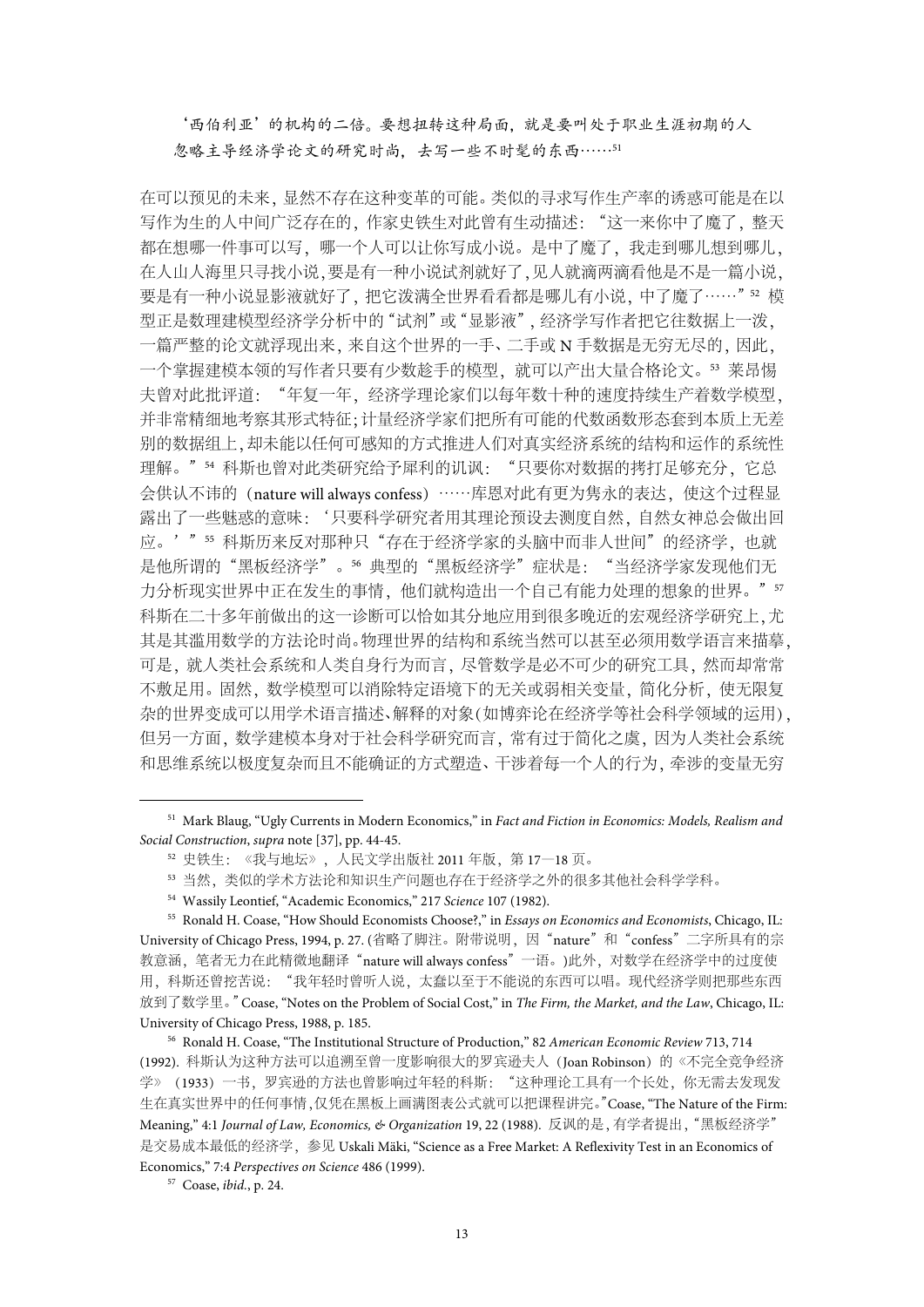无尽,包括大量未知变量。这样一来,对人类行为的数学建模在使用数量极为有限的变量的 同时必然要忽略绝大部分其他变量,并需要假定这种——与自然科学建模相比——非同寻常 的忽略对模型本身的有效性没有根本性影响。说到底,这是一种学术游戏。尽管所有的学术 最终或多或少都有游戏的意味,然而这并不是我们无需对此类研究的学术有效性和社会效用 保持警醒的理由。这个道理,凯恩斯在经济大萧条后不久出版的名著《就业、利息与货币通 论》中早就讲过:"人的决策会对未来产生影响,不论是个人的决策还是政治的或经济的决 策,都无法依赖严格的数学上的期望值,因为进行此种计算的基础并不存在;是我们内在的 行为冲动推动车轮向前,我们理性的自我在可能实现的最好选项之间权衡抉择,在能计算的 场合计算,但还是常常退回到我们基于随想、情感或机缘的心理动因。"58

遗憾的是,科斯、凯恩斯、库恩这些前辈学者的批评与忠告<sup>59</sup>终究不敌晚近一代经济学 研究中那些危险而且有害的方法论时尚,学术游戏如火如荼,至今不衰。60 可是繁荣的表 象无法掩盖下述事实:过去数十年间经济学家们所做的相当大一部分工作事实上是徒劳无功 的,当下的经济危机已经证明了这一点。人们目睹的现实是: 在经济危机爆发之后, 经济学 界对阐释和应对危机殊少理论准备,拿不出什么真正有用的分析模型或其他理论工具。在一 份题为《金融危机与经济学职业界的系统性失败》的报告中,七位欧洲经济学家做出了这样 的(自我?)批评:"随着危机的加深,经济学家束手无策,只能放弃他们的标准理论模型, 提出一些含混的常识性的救济措施。常识性意见,尽管有用,却只是基础理论模型的一种粗 劣替代。把现有的理论模型置之一边,只是说'非常时期需要非常措施',这是不够的。我 们需要的是能够处理这种'非常时期'的模型。"<sup>61</sup> 绝大部分经济学界人士,不论是任职 于政府还是学术机构,都令社会公众深感失望。上述七位学者的报告对经济学界在其理论研 究和学术责任上的不称职表现有一个简明的概括:

我们认为经济学已经陷入了一种平庸(suboptimal)均衡,其大量的研究没有回应 最迫切的社会需求。经济学家之间彼此自我强化的反馈效应可能已经导致一种没有 坚实方法论基础的理论范式成为经济学研究的主导,该范式的经验表现至少乏善可 陈。经济学职业界自以为弄明白了并因此打发掉了现代经济学中最主要的问题,而 不探讨其流行的理论模型的局限或预设,就此而言,他们对这场金融和经济危机负 有责任。他们没有尽职地提供为社会所需的有关经济与市场运行的洞见,而且他们 不愿强调其分析所存在的局限性。经济学职业界甚至无法以某种假说的方式来说明

 <sup>58</sup> John Maynard Keynes, *The General Theory of Employment, Interest and Money*, Palgrave Macmillan, 2007, pp. 162-163.

<sup>59</sup> 类似的批评还有不少,如首届诺贝尔经济学奖得主朗纳·弗里施:"这些假定常常是为了数学处理 的方便,而不是为了贴近具体的事实。"Ragnar Frisch, "Econometrics in the World Today," in W. A. Eltis *et al.* eds., *Induction, Growth, and Trade: Essays in Honour of Sir Roy Harrod*, Oxford, UK: Clarendon Press, 1970, p. 162. 牛津大学经济学家沃斯维克: "现如今抽象的经济学理论充斥着各个分支领域, 这些理论与具体的事实毫 无关系,与纯粹的数学几乎没有区别。"G. D. N. Worswick, "Is Progress in Economic Science Possible?," 82 *Economic Journal* 73, 78 (1972). 在批评美国经济学理论发展与现实脱节的时候,两位专长于经济学思想史的 经济学家称, "在最严重的时候, 当前「经济学研究」'高度理论化'的不切实际程度, 只有中世纪的经 院哲学才能与之媲美。"Robert Heilbroner & William Milberg, *The Crisis of Vision in Modern Economic Thought*, Cambridge, UK: Cambridge University Press, 1995, p. 3. 限于篇幅, 不列举更多。

<sup>60</sup> 从本文所持的批判视角来观察,用以换取经济学职业界人士不菲的个人..收益(咨询薪酬、终身教职 等)的成本中有相当大一部分是社会成本,而且可能是像经济萧条这样沉重的社会成本。这里所涉及的学 术职业责任和伦理问题,超越了本文主旨,此处无法展开论述。

<sup>61</sup> S*upra* note [18], p. 263.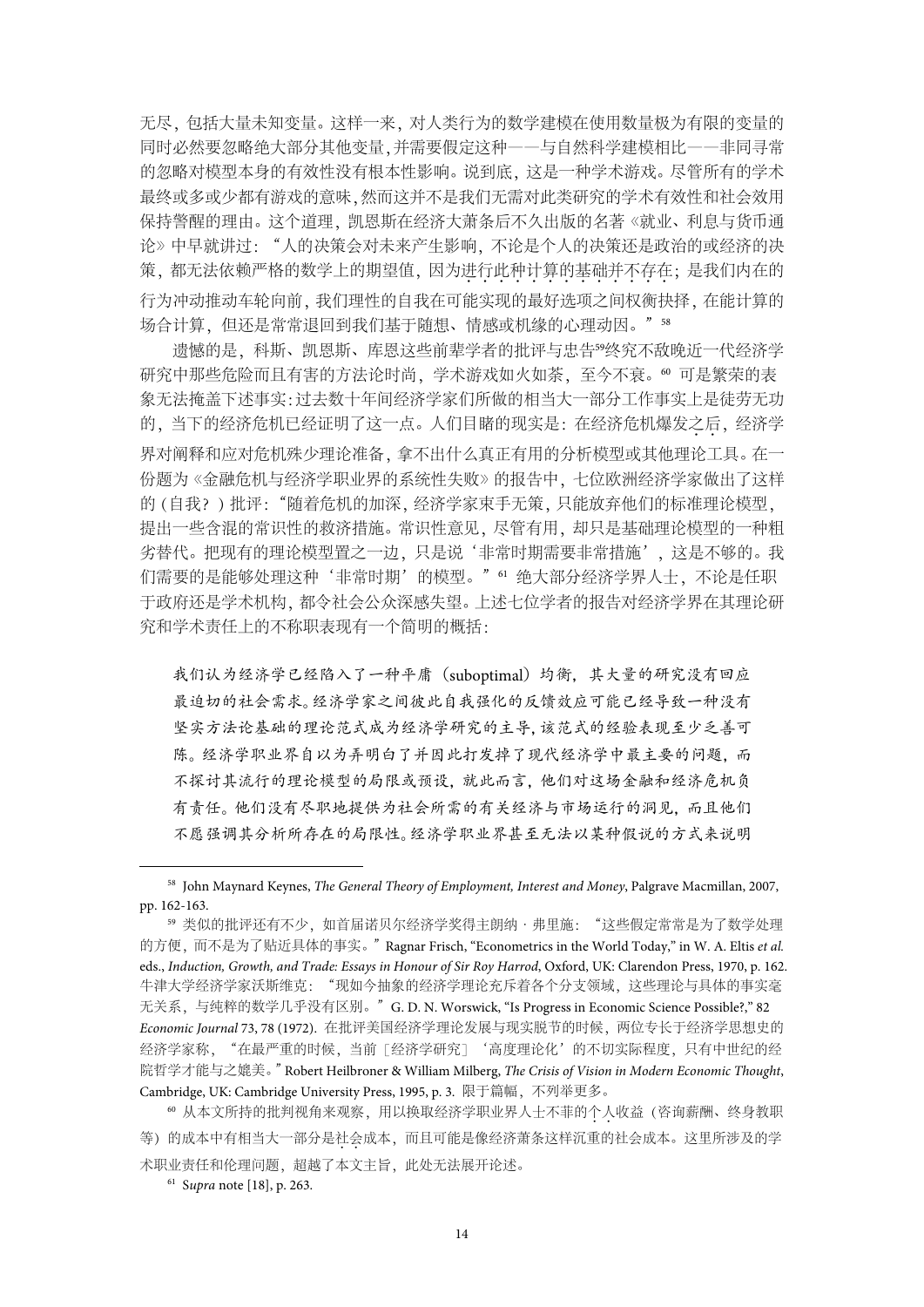当前世界金融体系的问题,无力提供标准的宏观模型和金融模型来为正在发生的事 情提供任何解说,我们认为,这样的事实构成了一个有力的理由,去对这些学术领 域进行一次大规模的重构(reorientation),并反思其基本的理论预设。<sup>62</sup>

对经济学界的批评已经连篇累牍,那么有没有辩护和辩解呢?当然也有。一个引人注目 的辩解来自曾任小布什总统经济顾问委员会主席、现为共和党总统候选人罗姆尼竞选顾问的 哈佛知名宏观经济学教授曼昆。作为著名经济学教科书作者,曼昆在一篇探讨经济危机对大 学经济学原理课程内容影响的文章中写道: "可以说, [〇八经济]危机使大多数经济学家 感到难堪。在某些人看来,预测上的失败是 [经济学] 职业界的罪状。但这是一种错误的理 解。至少在下述意义上,当前的经济颓势并不稀奇(typical): 大多数经济衰退都会让人们 感到意外。经济活动中的波动在很大程度上是不可预测的,但这并不是「让经济学界」感到 难堪的理由。医学专家也不能预测猪流感之类疾病的突发,而且他们甚至不能确定疾病爆发 之后的传播途径,有些事就是难以预测。"63 但这样的辩解完全没有说服力。首先,因〇 八危机的爆发出乎意料,就把它归入典型的经济衰退,近乎强词夺理。前述七位欧洲经济学 家的报告指出,尽管本次经济危机可以用惯常的繁荣—萧条经济周期模式来解释,但它也具 备两个与以往危机不同的特征:先前的危机通常是由实体资产的过度投资造成的,而本次危 机则在很大程度上是由新型虚拟金融产品的过度发展造成的;另一方面,本次危机也可以说 是由全球金融体系日趋紧密的高度关联性造成的。<sup>64</sup> 关联性的积极一面表现为全球化的金 融市场和经济体系的建立,其消极的一面则是金融系统风险的国际化,正是这种风险的国际 化使爆发于华尔街的金融风暴发展成为席卷世界的经济危机。其次,曼昆论点所存在的更大 问题是,经济学界的失败(及其难堪)绝不仅仅因为他们没能"预测"出这场危机,更重要 的原因是他们误导公众的陈述和基本上无用的工作直接地、间接地恶化了经济危机;因为个 人、企业以及政府的很多经济决策都依赖甚至严重依赖经济学家的意见(这是前述"专家治 国"的意涵所在)。<sup>65</sup> 如果不是这样的话,市场中的博弈者和规制者对自由市场和金融系 统中存在的风险和不确定性%应会保持更多的警觉,因此就可能避免这场危机或使其程度大 大减轻。然而,他们实际的所作所为是:"经济学家们给政府官员、商人和社会公众打包票 说一切都很好——他们知道如何预防经济萧条;萧条绝不会重演。但当萧条袭来时,他们又 似乎若无其事地说,他们并不真的知道如何预防萧条,也不真的知道能如何引领我们走出萧 条。他们过去不过是假装自己理解萧条——萧条本身的复杂程度超出了经济学家的建模能 力。"67 由此可见, 经济学界的责任主要不在于——曼昆所论辩的——在经济危机预测上 的无所作为;而在于他们的某些所作所为:误导商界、政府和公众。68

62 *Id*., p. 278.

<sup>63</sup> N. Gregory Mankiw, "That Freshman Course Won't Be Quite the Same," *New York Times*, May 24, 2009, p. BU5.64 *Supra* note [18], p. 277.

<sup>65</sup> "很少有经济学家发觉到这场危机的迫近,但这一预测上的失败是经济学领域存在的诸问题中最次.. 要.的一个。更为重要的问题是经济学职业界对真实存在的市场经济灾难性失灵之可能性的视而不见。"

Krugman, *supra* note [35].

<sup>66</sup> 参见前注[7],第 51 页;Posner, *supra* note [12], p. 289.

<sup>67</sup> Posner, *supra* note [12], pp. 330-331.

<sup>68</sup> 一个相关的戏剧性事件:二〇一一年十一月二日,曼昆的经济学原理课堂中有近七十位学生中途退 席出走,表达对该课程所蕴含的意识形态"偏见"的抗议。参与此次行动的学生在给曼昆的公开信中,暗 示了这种经济学教育是促成〇八经济危机的部分原因。Concerned Students of Economics 10, "An Open Letter to Greg Mankiw," *Harvard Political Review*, Nov. 2, 2011,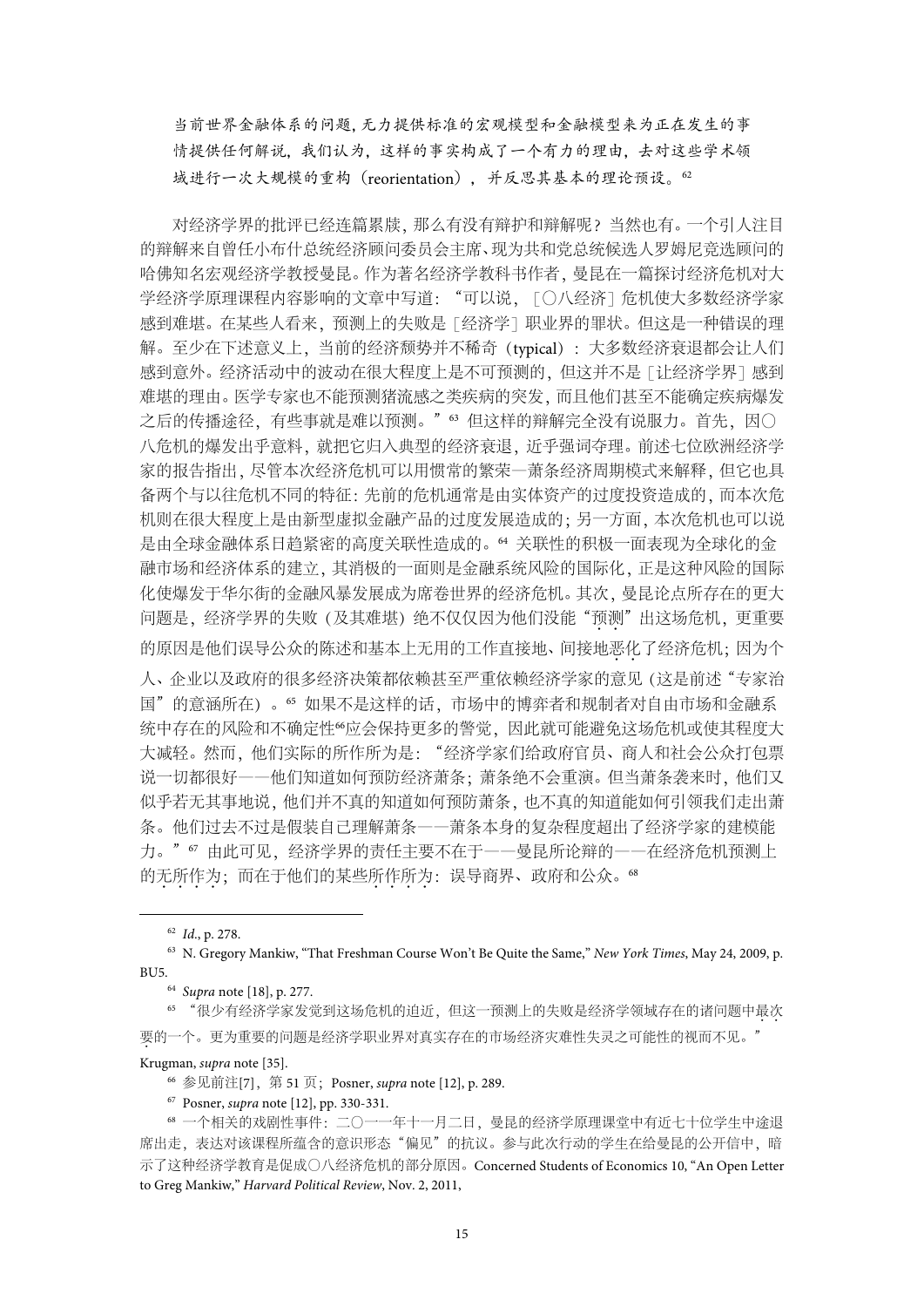除了学院和政府经济学家,受雇于以华尔街为代表的私营部门金融理论家堪称催生经济 泡沫的幕后推手,并在这个意义上与其他因素合力促成了〇八危机。过去十余年间,金融理 论家创生了很多新型金融产品,其主要目的显然是为了赚取更多利润。新型金融产品在客观 上了加强了资本的流动性,促进了经济繁荣,尽管在某些领域某种程度上是非理性的繁荣。 <sup>69</sup> 衍生金融工具等新型金融产品的外部性最终以一种戏剧化的方式表现出来:以华尔街为 代表的金融业及其政治经济代理人在攫取了巨额经济利益之后,信贷和资产泡沫破灭所造成 的财富蒸发、通货紧缩以及随之而来的种种不良连锁反应所构成的沉重社会成本则由全社会 共同承担。

经济学,或至少是作为其重要分支的宏观经济学和金融理论,在研究对象和方法论上, 恐怕需要一次严肃的重整。其实,早在二十年前,诺贝尔奖得主莱昂惕夫就曾提出警告:

"'寒碜的表现……经济学家们展示得最为清楚的就是该职业群体在智识上的落后程度。' 首屈一指的经济周刊社论……的这一评论实际上说的是,'皇帝没有穿衣服。'但是,行进 在当代美国学术经济学精巧而严肃的游行队伍中的人们对此似乎没有觉察,那些觉察到的人 又不敢说出真相。"<sup>70</sup> 皇帝到底有没有穿衣服,现在应该已经不是问题了。真相即使迟到, 仍然有必要说出。经济学家,作为社会科学家,需要更好地控制其意识形态前见, 7 抵制 不那么正当的职业经济利益的诱惑。<sup>72</sup> 这些前见跟诱惑对经济科学和经济政策会造成特别 大的伤害,而经济科学跟经济政策又以或好或坏的方式时时刻刻塑造、改变着我们赖以生活 的真实世界。

悖论是,就今天的资本主义及其经济学和经济学职业界来说,套用马克思的名言,上述 "批判的武器"事实上不可能导致"武器的批判"。<sup>73</sup> 其原因概括来说包括内外两个方面。 从经济学界内部着眼,可以说,西方的主流经济学及其从业者,至少就其中地位煊赫的那部 分而言,是参与塑造和操控资本主义经济制度的力量。作为那体制的主人或者高级雇员,他 们几乎不可能超越自身利益而将批判的矛头转向自身,说到底,也就是不大可能以科学而非 政治作为自己的职业。资本主义经济危机与经济学家的失败二者的终极原因是同一的。另一 方面,从经济学及其职业界外部的宏观视角来看,以私有产权和自由竞争为经济表征的资本 主义,作为"终结"了"意识形态"和"历史"的唯一出路,已经成功消灭了其他的基础性

http://hpronline.org/campus/an-open-letter-to-greg-mankiw/;也参见 Jose A. DelReal, "Students Walk Out of Ec 10 in Solidarity with 'Occupy'," *Harvard Crimson*, Nov. 2, 2011,

http://www.thecrimson.com/article/2011/11/2/mankiw-walkout-economics-10/; Melanie Jones, "Occupy Wall St. at Harvard: Students Demand Prof. Change Course," *International Business Times*, Nov. 7, 2011,

http://www.ibtimes.com/articles/244991/20111107/occupy-wall-street-demand-harvard-mankiw-students.htm。

<sup>69</sup> 参见 Robert J. Shiller, *Irrational Exuberance*, 2ed ed., Princeton, NJ: Princeton University Press 2005. 希勒 是为数很少的预测到这场经济危机的经济学家之一。

<sup>70</sup> Wassily Leontief, "Academic Economics," 217 *Science* 104 (1982).

10:1 *Journal of Economic Perspectives* 105, 107 (1996).

<sup>-</sup>

<sup>71</sup> "一般来说,只要你知道一个经济学家是自由派还是保守派,你就能知道他对 7870 亿美元经济刺激 计划是赞成还是反对或者他更担忧的是失业还是通货膨胀。一门成熟的科学不会是这样的。" Posner, *supra*  note [12], p. 306.

<sup>72</sup> 关于利益对于知识的扭曲,摘得二〇一一年诺贝尔经济学奖桂冠的普林斯顿大学教授克里斯托弗·西 姆斯曾有如下观察: "……经济学家通常依据一些可被正当化的主张来考虑很多理论和模型,进而匹配数 据并预测政策效果。我们[经济学家]必须提出建议,或对替代性政策之后果的不确定性做出精确描述, 尽管不存在一个规范获得接受的理论。非经济学家经常基于其自身的利益考量而偏好此政策或彼政策,或 偏好那种具有伪装的确定性的专家意见,基于这个原因,就存在着一种激励,促使经济学家变成某些理论 的坚定拥护者,而不是知识状态的冷静评估者。"Christopher A. Sims, "Macroeconomics and Methodology,"

<sup>73</sup> 参见马克思:"《黑格尔法哲学批判》导言",《马克思恩格斯文集》(第一卷),中共中央马克 思恩格斯列宁斯大林著作编译局编译,人民出版社 2009 年版,第 11 页。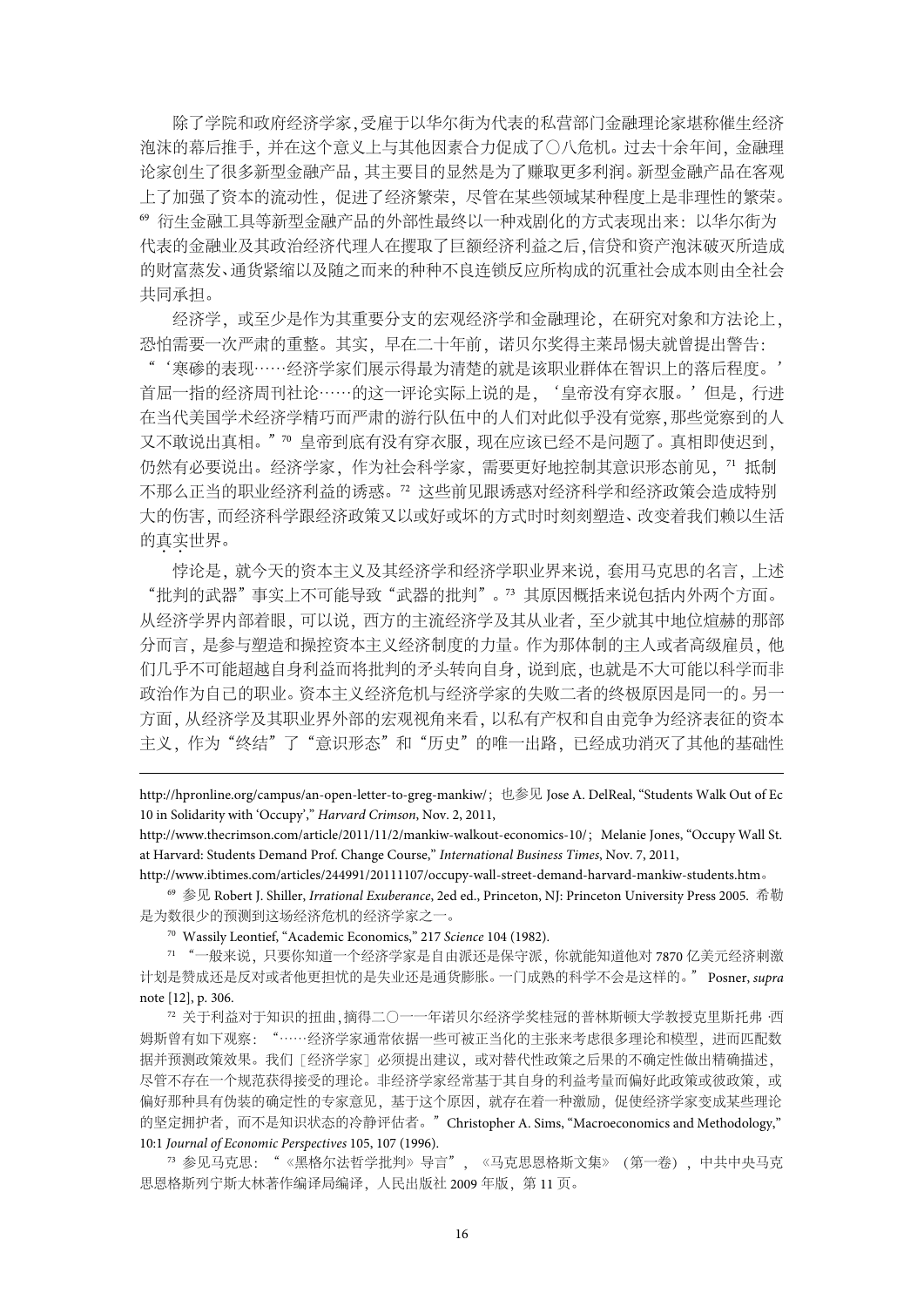制度替代与可能。在这个意义上,前面的道理也可以反过来讲,如果资本主义社会的经济学 家——作为一种世俗职业的从业者——无力超越其制度宿命,那么他们的失败就可能在终极 意义上超越伦理评判。但终极原因和终极意义是上帝的事业;对经济学的批判,就像经济学 本身一样,是世俗的事业,即我们的事业。放弃此种批判就会走向那种陷入了"二律背反" 的经济学神话——"自发秩序"。74

## 四、政府与市场之争:经济危机的意识形态影响

清算责任为的是经济学和经济政策的重整。可是,如上所述,经济学和经济政策并不仅 仅是科学问题,而是广泛牵涉到政治与意识形态纷争。既与政府责任又与经济学界责任相关 的是一个老套但依然重要的问题,即奥利学派和凯恩斯主义之间的意识形态分歧,值得结合 中国语境和经济危机背景加以辨析。中国学术界有主流经济学家近年来重提了这个问题,其 立场与保守主义在西方的衰落景象相映成趣:他们主张应该借助这场经济危机来"复活奥地 利学派经济学和彻底埋葬凯恩斯主义经济学"。<sup>75</sup> 其实,在确认政府尤其是中央银行对经 济萧条所负有的责任上,推崇奥地利学派的当代中国保守派和改信凯恩斯主义的波斯纳立场 接近。但是,在经济萧条的根本原因和政府救市的可能性与必要性上,二者存在深刻差异。 中国的保守派正确地提出了如下问题:"最根本的问题是:这次危机是根源于市场的失败, 还是政府的失败。换一句话说,究竟是看不见的手出了问题,还是看得见的手出了问题?对 造成目前局面的不同理解和回答,也自然导致政策上的不同选择。而且,不仅关系到我们的 政策选择,还关系到未来走向什么样的经济体制,也关系到经济学的未来走向。"76 但是 保守派对该问题的回答却令人费解。他们援引奥地利学派的理论来反对凯恩斯的理论(暂且 不论他们对两派理论的概括是否准确),认为是政府对经济的监管政策造成了经济萧条,政 府的救市措施进一步加剧了经济萧条。"这实在是一个令人震惊的结论。具体来说,他们 认为,"货币政策的错误",而非放松金融管制,才是泡沫经济的罪魁祸首,因为错误的政 策扭曲了市场信号,误导了市场参与者。由此,他们把经济危机的原因归结到政府身上。而 在我看来,这种说法即使在语义上行得通,在逻辑上也会碰壁。波斯纳有一个关于污染的类 比很能说明问题:"假如政府拒绝针对污染采取任何措施,如果人们愿意的话,就可以把这 种拒绝称为污染的'原因'之一,但是一种更富启发意义的表述是,政府没有对由工业引发 的污染采取任何措施。"(第83页)你可以看到,就像政府没有造成污染一样,政府同样 也不是经济萧条的直接或者根本原因。而且,"货币政策的错误"之类的判断折射出的是一 种貌似天真的本质主义:何种货币政策才是"正确"的?敢问经济学家们——不论是学院经 济学家还是政府经济学家——在这个问题上的意见统一过么?

回到政府造成经济萧条这个论点本身,其论证至少存在两个方面的问题:第一,即使不 存在政府对经济的"错误"调控,也很可能会出现一场经济萧条,因为即使美联储自二〇〇 〇年代早期以来没有实行宽松的货币政策,巨额的海外资本涌入美国(众所周知,其中有相 当大的一部分来自中国政府)也会使其利息率保持在相当低的水平上(这同时解释了个人储 蓄率的下降与过度借贷消费这一对看似矛盾的现象何以能够共生) 78;而且低利息率并非经

 <sup>74</sup> 参见后注 <sup>99</sup>、<sup>100</sup> 及其对应的正文。

<sup>75</sup> 张维迎:"危机中的选择",《经济观察报》2009 年 2 月 16 日。

<sup>76</sup> 同上。

 $7\,$  除前注引文外,也参见张维迎: "理解经济危机",载《读书》2009年第 5期。

<sup>78</sup> 外国政府供给美国消费者借贷所需资本。参见前注[7],第 33 页。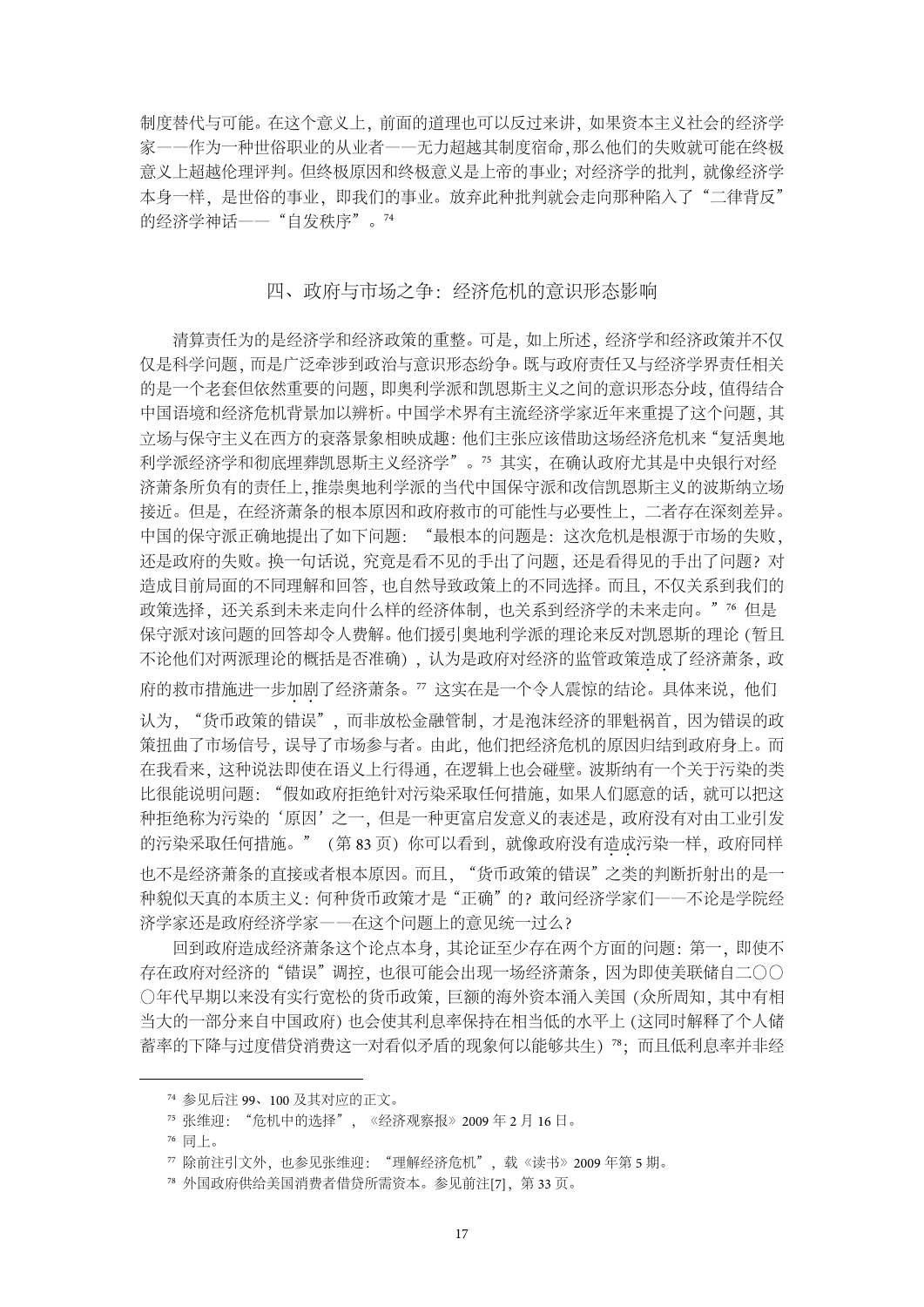济萧条的唯一原因,尽管是主要原因。第二,在金融监管活动中,政府和私人部分之间的界 限模糊了。换句话说,政府——尤其是小布什政府——的经济官员和金融市场中的私有部门 之间存在着密切但却不完全为公众所知晓或者理解的联系(我们对此不必触景生情)。波斯 纳的观察一针见血:"实际上,政府把挽救由华尔街造成的经济危机的权力又授予了华尔街。" (第 162 页)听起来像是笑话,但却是事实,而且是必然的事实:要应对由金融风暴引发的 深刻经济危机,你难道能信任政客胜过信任金融专家么!?这是一个进一步的证据,证明专 家治国不可避免,证明这场危机是资本主义社会经济系统的危机,而不应将根源归结为政府 的错误或失败。尽管波斯纳不会把自己当成马克思主义者,然而这样的分析(经济危机系资 本主义体制内在经济风险所触发的系统性危机)和马克思的经典理论不难接轨。在这个意义 上,斯蒂格利茨的左翼批判不过是同一个故事的另一种讲法:"发展中国家的人们在华盛顿 看到的是这样一种政府体制:华尔街获准指定服务其一己私利的游戏规则,结果他们制定出 来的规则置全球经济于危险的境地。然后,当报应之日来临之际,华盛顿却转向华尔街人士 及其密友,让他们来掌控经济复苏——其方式就是向华尔街注资,那金钱的数量超过发展中 国家最腐败者的最狂野的想象。他们眼中的美国式腐败或许比别处的更为老道,但邪恶却无 二致。"<sup>79</sup>

像保守派那样把危机归咎于政府,实有人为割裂政府和市场之嫌,在逻辑上也难以自圆 其说。例如,他们认为:"所谓市场的缺陷,很大程度上是市场批评者的臆想和由此导致的 政府干预的结果。特别是由于政府或某种强权的不恰当干预,破坏了市场经济的正常运作, 使市场经济表现为病态的市场经济,这时候,人们往往以为这是市场本身的毛病。""即使 像约瑟夫·斯蒂格利茨教授这样一位因对信息经济学作出重要贡献而获得诺贝尔经济学奖的 经济学家,对市场经济的理解也很不到位,误把新古典经济学理论的缺陷当作市场本身的缺 陷。"<sup>80</sup> 有趣的是,遭到中国市场原教旨主义者批评而不自知的斯蒂格利茨是这么说的:

"二〇〇八年九月十五日,即雷曼兄弟公司轰然倒塌的日子,对于市场原教旨主义来说…… 大概相当于柏林墙倒塌之于共产主义。意识形态问题在雷曼倾颓之前即众所周知,但在此之 后,已无人能真正为之辩护。随着大型银行和金融机构的倒闭及随之而来的经济困局和为解 困所做的混乱努力,美国胜利主义(American triumphalism)的时代已经终结。与之一并终 结的是关于'市场原教旨主义'的论争。今天,只有上当受骗者 (包括很多美国的保守主义 者,但在发展中国家这种人少得多)才会主张市场总能自我纠错、社会仅靠市场参与者的自 利行为就能确保一切都会正当而且稳妥的运行——更不要说还让所有人都能获益了。"81 知 识之争的意识形态本质于此显露无遗。众所周知,政府和市场之间并非截然排斥的对立关系。 政府是市场的一个重要构成要素,现代经济中不存在没有政府监管和调控的市场。在这个意 义上,如果说政府的政策造成了危机,那么在逻辑上就可以推论,任何经济现象,不论好坏, 都是政府造成的——这等于什么也没说。由此凸显了浅薄的市场原教旨主义的修辞本性:什 么是"干预"? "干预"和规制的区别是什么?是不是所有的"干预"都是不适当的?如果 不是,适当与否的标准是什么?谁有权威来确定这个标准?更具体地说,没有政府可能有现

 <sup>79</sup> Stiglitz, *supra* note [8], pp. 225-226.

<sup>80</sup> 张维迎:《市场的逻辑》,上海人出版社 2010 年版,第 3 页。此书中作者以上帝般口吻所作的断言 俯拾皆是,比如: "市场经济是人类最伟大的创造……市场的基本逻辑是:如果一个人想得到幸福, 他(或 她)必须首先使别人幸福。"(第 1 页)"社会为什么需要经济学家?我们为什么要出钱养活这么多经济 学家?……答案是……市场经济需要有人去捍卫。如果我们不需要市场经济,就不需要经济学家。"(第 10 页)这样的市场原教旨主义和它所推崇的奥地利学派大师米塞斯、哈耶克相比,智识上的退化程度是令 人吃惊的。它在把市场经济推上圣坛的同时,涉嫌侮辱了经济学家的智商(如果没有贬低其人格的话)。

<sup>81</sup> Stiglitz, *supra* note [8], p. 219.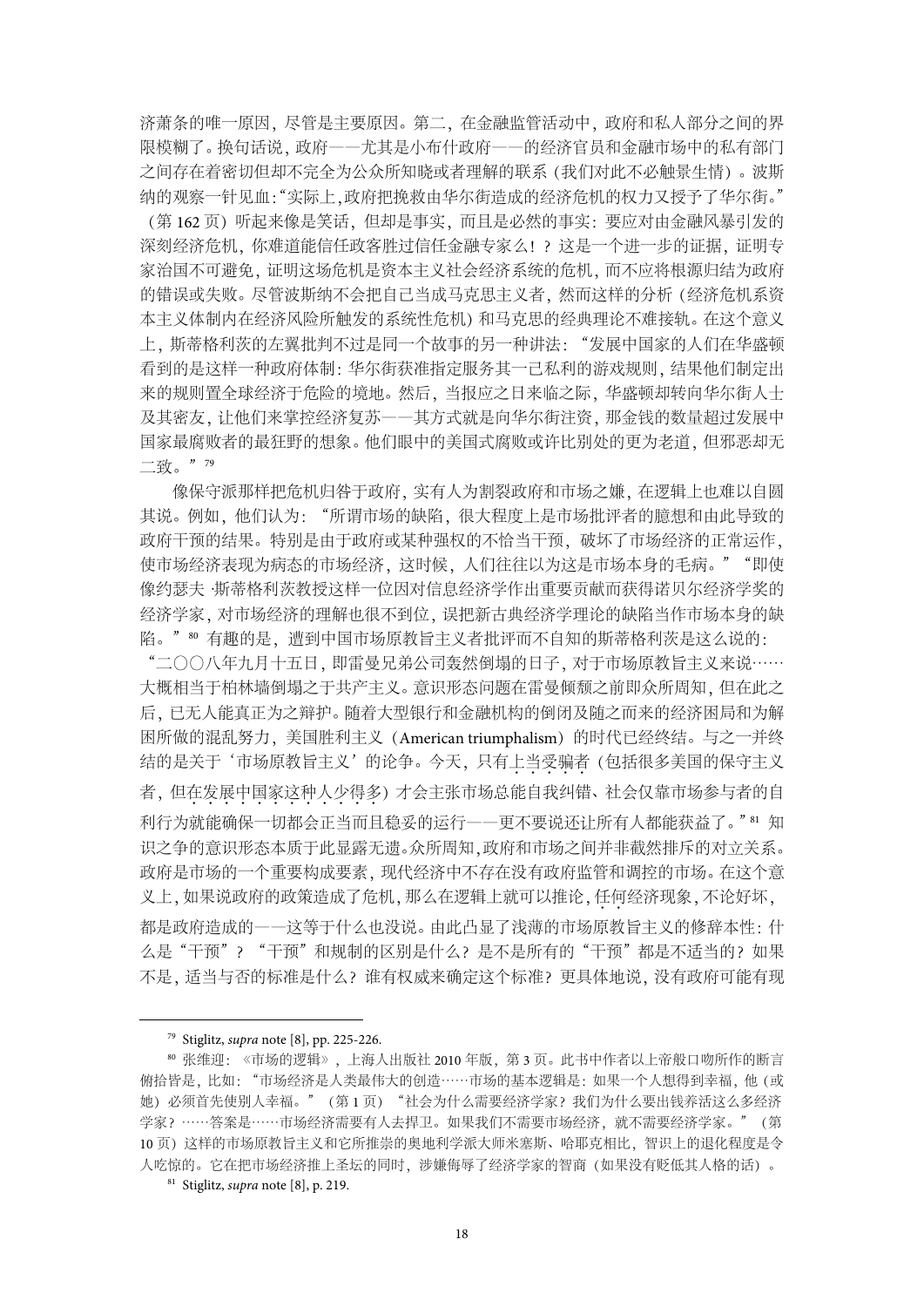代银行和证券市场吗?政府通过银行法、证券法及相关的宏观微观经济政策来管理银行和证 券市场设立与运行,是不是"干预"经济?就每一项具体的金融立法和政策而言,"干预" 与否的标准和界限是什么?这些恐怕都是市场原教旨主义者所无法回避的棘手问题。不妨用 一个最浅白且常规的例子来说明:某一社会的宏观经济状态(就业率、通货膨胀率)发生了 显著变化, 在这种情况下, 中央银行应不应该对利息率做出调整? 如果需要调整, 是应该升 高还是降低?如果经济学家对货币政策的选择存在分歧——这简直是一定的——应该怎么 办?中央银行应当采取怎样的措施才算没有"不恰当干预"?才算没有"破坏""市场经济 的正常运作"?是不是废除了中央银行才能从根本上捍卫自由市场经济?如果中央银行可以 废除,是不是还有更多政府管理机构可以废除?是不是所有可能干预经济运行的政府机构都 应该废除?经济与政治之间的界线到底在哪?可能划出这样一条清晰的界线吗?<sup>82</sup> 市场原 教旨主义者似乎不明白,自由市场中理性的私人和私有企业的合法经营行为在特定条件下同 样可能促发经济灾难。<sup>83</sup> 市场原教旨主义者及其古怪的意识形态不但在知识论上是错误的, 而且还例证了下述结论:修辞的私人成本很低(而且通常会有被私人收益抵消之后的大量盈 余),但,就像〇八经济危机展示给世人的,作为其后果的社会成本却可能极为高昂。84

在政府与市场的关系问题上,波斯纳对保守主义者的批评不动声色却力道十足: "保守 主义者不同意,这场经济危机意味着市场在整体经济灾难的成本内部化上的失败。他们主张, 原因在政府……现在,只要指出这一点就足够了: 追求小政府的保守主义者, 至少是其中掌 权的那部分,满意于这些「助长了房地产泡沫的]政策……直到需要为政府找到一只替罪羊 来解释这场经济萧条为止。"(第 82 页)与此相关的一点是,在讨论政府对危机的责任和 应对措施的时候,还必须考虑一个容易被忽视的因素,即,经济萧条既是经济事件,也是政 治事件;它既会造成经济危害,也会在政治上带来不良甚至灾难性后果(历史上的著名例证 是一九三〇年代经济大萧条与纳粹攫取德国政权及随后的第二次世界大战之间的关联)。因

<sup>83</sup> "……泡沫经济中的风险行为,就个人来说,是理性的。但就集体来说,是不理性的。一个人在决 定减少储蓄的时候,不会考虑他的决策对整体经济造成的微不足道的影响,但任何一位银行家在决定他银 行资本机构中的资金杠杆比率时都会考虑这种影响。一个人理性地忽视其经营与消费行为的间接影响,正 是政府在监管金融行为时有责任比仅仅防止欺诈、盗窃及其他侵害财产和契约权利行为——自由至上主义 者认为这些就是政府职责的全部——做得更多的原因。如果没有比那更强有力的金融监管,守法的金融职 业者和消费者的理性行为就可能促发经济灾难。"前注[7], 第 79 页。

 <sup>82</sup> 废除中央银行,是提出"无政府资本主义"(anarcho-capitalism)学说的美国经济学家莫瑞·罗斯 巴德(1926-1995)的主张。参见 Murray N. Rothbard, *The Mystery of Banking*, 2nd ed., Alabama, AL: Ludwig von Mises Institute, 2008, p. 261. 而罗斯巴德正是张维迎等中国自由放任主义经济学家的学术偶像(参见张维迎: 《理解经济危机》,《读书》,2009 年第 5 期)。无政府主义,其实在张维迎著作的字里行间已经呼之欲 出了。当然,我并不想把无政府主义当作洪水猛兽,不过这里有一个值得注意的事实:即便是米尔顿·弗 里德曼,常与凯恩斯并称的二十世纪最显赫的保守主义经济学"教主",也还是从"无政府主义"上后撤 了半步,试图让中央银行以一种适当的方式"干预"经济,而不是将"干预"本身彻底消灭。参见 Brian Doherty, "Best of Both Worlds," 27:2 *Reason* 32 (1995). 走向无政府主义的极右翼经济学当然有其策略或姿态上的考虑, 但这一现象(在中国)的根源最终大约可以归结为资本主义经济的发展所生成的政治张力。这种经济学立 场的政治意蕴笔者在此不便评价,但可以说的是,如果上述"策略"、"姿态"或"政治"层面的观察不 是捕风捉影的话,市场原教旨主义的立场显然已经超出了经济科学的范畴,而且,如笔者在正文所论辩的, 它也不能在经济学理论层面上得到有效的正当化论证。这就又把我们带回到前文所述的经济学家的意识形 态前见与职业利益诱惑问题了。参见前注 71 和 72 及其对应的正文。

<sup>84</sup> 关于经济学的修辞特征,参见 Arjo Klamer, "As If Economists and Their Subject Are Rational," *in* John S. Nelson *et al.* eds., *The Rhetoric of Human Sciences: Language and Argument in Scholarship and Public Affairs*, Madison, WI: University of Wisconsin Press, 1987, pp. 163-183; Deirdre N. McCloskey, *The Rhetoric of Economics*, 2nd ed., Madison, WI: University of Wisconsin Press, 1998; 尽管我并不完全同意两位作者带有"后现代"意味 的立场。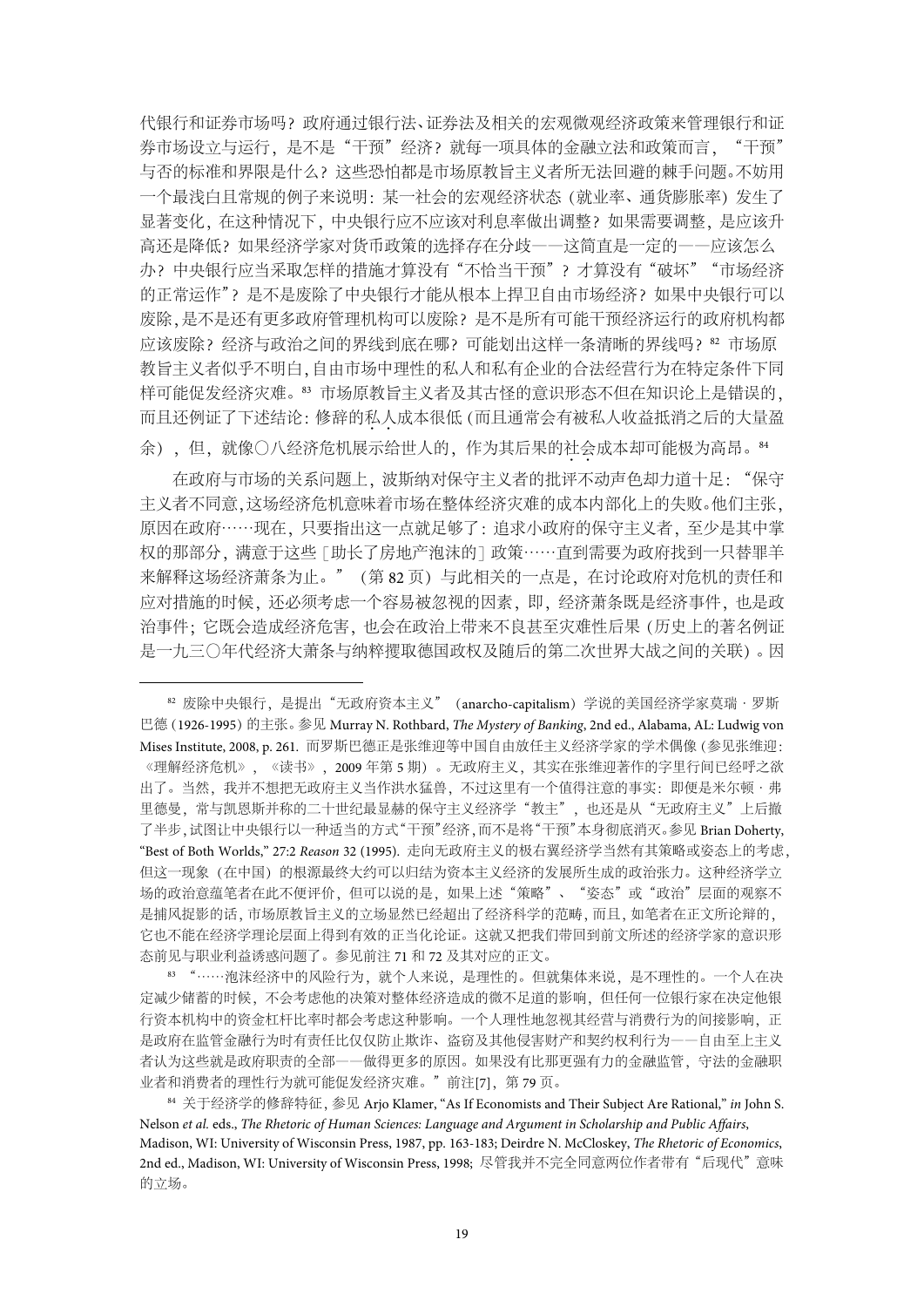此,政府抗击经济萧条的措施在事实上不可避免地要"立足于经济上的揣度和政治上的便利 之结合"(142 页)。经济学家的考虑如果仅从自己的学科视角出发,就显得书生意气了。 这一点对于〇八危机的分析而言其实相当重要;我们对中国很多现实问题的分析,也不应忽 略经济危机的政治意涵,尽管中美两国的政治现实存在巨大差异。

经济危机的原因与责任问题的重要性自不待言,正如张维迎所说,它"关系到未来走向 什么样的经济体制,也关系到经济学的未来走向。"这个问题,换一种表述方式,就是要问, 遭遇了一场重大失败的,到底是何种资本主义?关于资本主义的类型或者模式,长久以来学 者们曾有各种各样的见解, 85 不过就有代表性的发达资本主义国家来讲, 通常分为两种类 型,即英美式资本主义和欧洲式资本主义。<sup>86</sup> 到底是哪一种资本主义出了问题?波斯纳的 简明回答: "这场经济萧条是资本主义的一次失败, 或者更准确地说, 是某一种资本主义的 失败(宽泛意义上的'自由放任'资本主义,或者用一种流行的说法,是相对于'欧洲式' 资本主义的'美国式'资本主义),以及资本主义的最忠实信徒们的失败。"(第 175 页) 此言一出,或许语惊四座。在此之前,或者更准确地说,在〇八危机发生之前,波斯纳是美 国学术界著名的保守派知识分子,"芝加哥学派"的重要人物,因此他在这场经济危机中的 学术和政治立场转向格外引人注目——在与《纽约客》杂志的访谈中,他甚至谈到,这场挑 战是针对整个经济学界的,但其中首当其冲的是芝加哥大学,大概应该让"芝加哥学派"这 一称谓"退休"了。87 公允地说, 在某种程度上, 很多保守主义者和自由主义者在经济意 识形态论战中都陷入了"虚幻谬误" (nirvana fallacy) 88, 即拿某种现实事物跟理想化的虚 幻事物相比,忽视了二者之间的不可比性。显而易见,自由市场和政府管制都不完美。信奉 自由市场永不出错的神话,进而用这种神话般的市场去攻击政府规制的弊端,就是一种典型 的"虚幻谬误";反之亦然。波斯纳含蓄地承认了,在他自己的某些法律经济学研究中也存 在着这种"虚幻谬误"。89 不过,对法律经济学中此类谬误的严肃反思和检讨尚需时日, 主要原因是法律经济学研究在如今的经济学职业界只占据着非常次要的位置,法学院内部的 法律经济学出身仍然不够纯正(与经济学方法对法学院课程的广泛影响形成反差的事实是, 迄今为止,在某种程度上接受并传授法律经济学的法学教授们大多没有经济学博士学位), 而经济危机对法学研究和法律教育的影响尚没有充分显现。<sup>90</sup>

 <sup>85</sup> 例如,较为晚近的一个例子:William J. Baumol, Robert E. Litan, Carl J. Schramm, *Good Capitalism, Bad Capitalism, and the Economics of Growth and Prosperity*, New Haven, CT: Yale University Press, 2007, Chap. 4.

<sup>86</sup> 例如:Edmund S. Phelps, "Dynamic Capitalism," *Wall Street Journal*, Oct 10, 2006.

<sup>87</sup> 参见 *supra* note [48], pp. 28, 33. 芝加哥学派昔日的煊赫只需一个简单事实便一目了然:毕业或任教于 芝加哥大学的诺贝尔经济学奖得主多达十二人:Friedrich von Hayek (1974), Milton Friedman (1979), Theodore W. Schultz (1979), George J. Stigler (1982), Merton H. Miller (1990), Ronald H. Coase (1991), Gary S. Becker (1992), Robert W. Fogel (1993), Robert E. Lucas Jr. (1995), Myron S. Scholes (1997), James J. Heckman (2000), Roger B. Myerson (2007)(括号内为获奖年份,其中 Hayek 和 Scholes 在获奖时已经离开芝大。)

<sup>88</sup> 参见 Harold Demsetz, "Information and Efficiency: Another Viewpoint," 12 *Journal of Law and Economics* 1 (1969).

<sup>89</sup> Posner, *supra* note [12], p. 332. 波斯纳的这一自我批评见于该书批评宏观经济学的那一章的最后一页 的最后一个脚注。但某些批评家对这种轻描淡写的自我批评不买账,有学者甚至宣称波斯纳"过去四十年 间的新自由主义霸权主义"(自他的第一篇法律经济学论文即一九六九年在《斯坦福法律评论》上发表的 《自然垄断及其规制》起算)以及他的法律经济学研究都已经终结。Supra note [13], p. 329. 然而, 这位英 国学者同时也说: "极为重要的一点是,我们不要以为,新自由主义的失败使它对政府失灵的批判也被一 笔勾销了。更为重要的是,今天看起来颇为显眼的制度缺陷也无力轻易地解释美国在与欧洲文明竞争中所 取得的优势地位。"*Ibid.*, p. 330.

<sup>90</sup> 由于法律经济学归根结底就是经济学,其存在的问题也必然归结到经济学的方法论问题。例如:"当 [法律经济学]研究者在其建模过程中遭遇棘手的复杂情况,他们就将其标签为外部性,然后撇到一边。"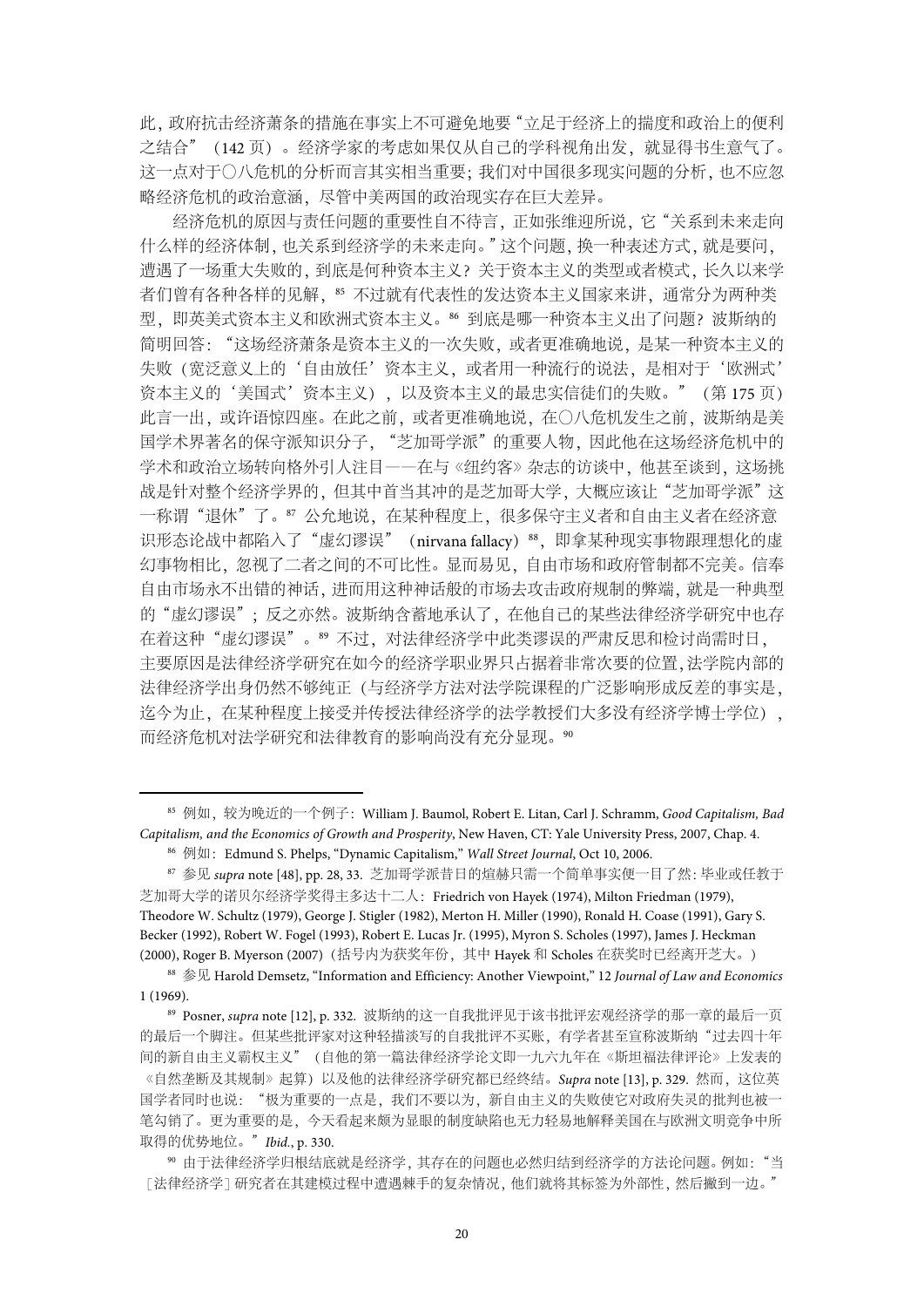作为著名公共知识分子的波斯纳法官在这场经济危机中的学术与政治转向既引人瞩目 又具有象征意义。在《我如何变成了一个凯恩斯主义者》一文中,波斯纳说他在经济危机中 第一次阅读<sup>91</sup>了凯恩斯的名著《通论》,并赞誉该书为"杰作",进而"断定,尽管此书已 颇为古旧,它仍旧是引导我们走出这场危机的最佳指南。"<sup>92</sup> 取代了凯恩斯主义并主导美 国经济政策约三十年之久的保守主义宏观经济学在这场仍未终结的经济危机中一蹶不振了。 <sup>93</sup> 作为一位新加盟的凯恩斯主义者,波斯纳已经成为复兴了的凯恩斯主义经济学及其经济 政策的支持者,反复申说自由市场的失败和政府监管的必要性: "有些保守主义者认为,这 场经济萧条是政府不明智的政策造成的。而我认为它是市场失灵的结果。就放任经济衰退演 变成为经济萧条来说,政府的短视、消极和失策起到了关键作用……为了防止资本主义经济 模式在运行中出轨,我们需要更加一个积极和明智的政府。金融产业的反监管运动走得太远 了, 夸大了自由放任资本主义的恢复力, 即自我疗救的能力。"(第4页)尽管尚存零星异 议, 94 总的来说, 凯恩斯主义的回归已经成为不可否认的事实。95

综上所述,市场原教旨主义不但是一种站不住脚的经济意识形态,而且,在经济学理论 上也难以自圆其说。借用诺贝尔经济学奖得主阿玛蒂亚·森——他是市场原教旨主义者所信 奉的神明亚当·斯密在当代最著名的门徒之一——的话来说, 即便是对于斯密, "完全依靠 市场经济和利润驱动的巨大局限性也同样是足够清楚的……事实上,包括斯密在内,早期的 市场提倡者们并没有把纯市场机制看作是一种独立的、完美的运行体制,同样,他们也并不 认为利润驱动就是所需的一切……当下经济危机的部分原因是对市场过程的智性的过分高 估,如今,人们的焦虑和对金融市场与商业整体上缺乏信心使危机进一步恶化……斯密在十

<sup>92</sup> *Supra* note [42], pp. 39, 35.

<sup>-</sup>

<sup>93</sup> 关于主流宏观经济学对这场危机的无能为力及凯恩斯主义的复兴,请参阅 Lance Taylor, *Maynard's Revenge: The Collapse of Free Market Macroeconomics*, Cambridge, MA: Harvard University Press, 2011. 关于保 守主义的衰落,请参阅 David Farber, *The Rise and Fall of Modern American Conservatism: A Short History*, Princeton, NJ: Princeton University Press, 2010, pp. 209-256; John L. Campbell, "Neoliberalism in Crisis: Regulatory roots of the U.S. Financial Meltdown," *in* Michael Lounsbury & Paul M. Hirsch eds., *Markets on Trial: The Economic Sociology of the U.S. Financial Crisis: Part B*, Bingley, UK: Emerald Group Publishing, 2010, pp. 65-101; 前注[7],第 11 章。

94 例如,森偏好以庇古的经济心理学分析来理解经济危机: "仅在非常有限的程度上,凯恩斯可能成 为我们的救星。要理解当下这场危机,有必要超越凯恩斯。""迄今为止,市场对于政府提出的方案的回 应很冷谈,这说明,对每一项政策的评估都有必要包括其对商家和消费者的心理影响,特别是在美国。"Sen, *supra* note [8].

<sup>95</sup> 可参见 Sebastian Dullien *et al.* eds., *The World Economy in Crisis - The Return of Keynesianism?*, Marburg, Germany: Metropolis Verlag, 2010; Giuseppe Fontana, "The Return of Keynesian Economics: A Contribution in the Spirit of John Cornwall's Work," 22:4 *Review of Political Economy* 517 (2010); Robert Skidelsky, *Keynes: The Return of the Master*, New York, NY: PublicAffairs, 2009, pp. 3-51; Paul De Grauwe, "The Return of Keynes," 13:1 *International Finance* 157 (2010); Gary A. Dymski, "Keynesian Approaches to Financial Crisis," *in* Eckhard Hein & Engelbert Stockhammer eds., *A Modern Guide to Keynesian Macroeconomics and Economic Policies*, Northampton, MA: Edward Elgar Publishing, 2011.

G. Edward White, "From Realism to Critical Legal Studies: A Truncated Intellectual History," 40 *Southwestern Law Journal* 819, 840 (1986).

<sup>91</sup> 而不是像某些学者,在提及名著的时候,在第一人称和作为宾语的名著之间所用的动词几乎总是"重 读"。卡尔维诺说:"经典作品是那些你经常听人们说'我正在重读'而不是'我正在读'的书。至少对 那些推定为'博览群书'的人是如此……对于那些耻于承认自己未曾读过一本名著的人来说,动词'读' 前面的修饰语'重',可能意味着一种小小的虚伪。"Italo Calvino, *Why Read the Classics?*, tran. by Martin Mclaughlin, New York, NY: Vintage Books, 1999, p. 3.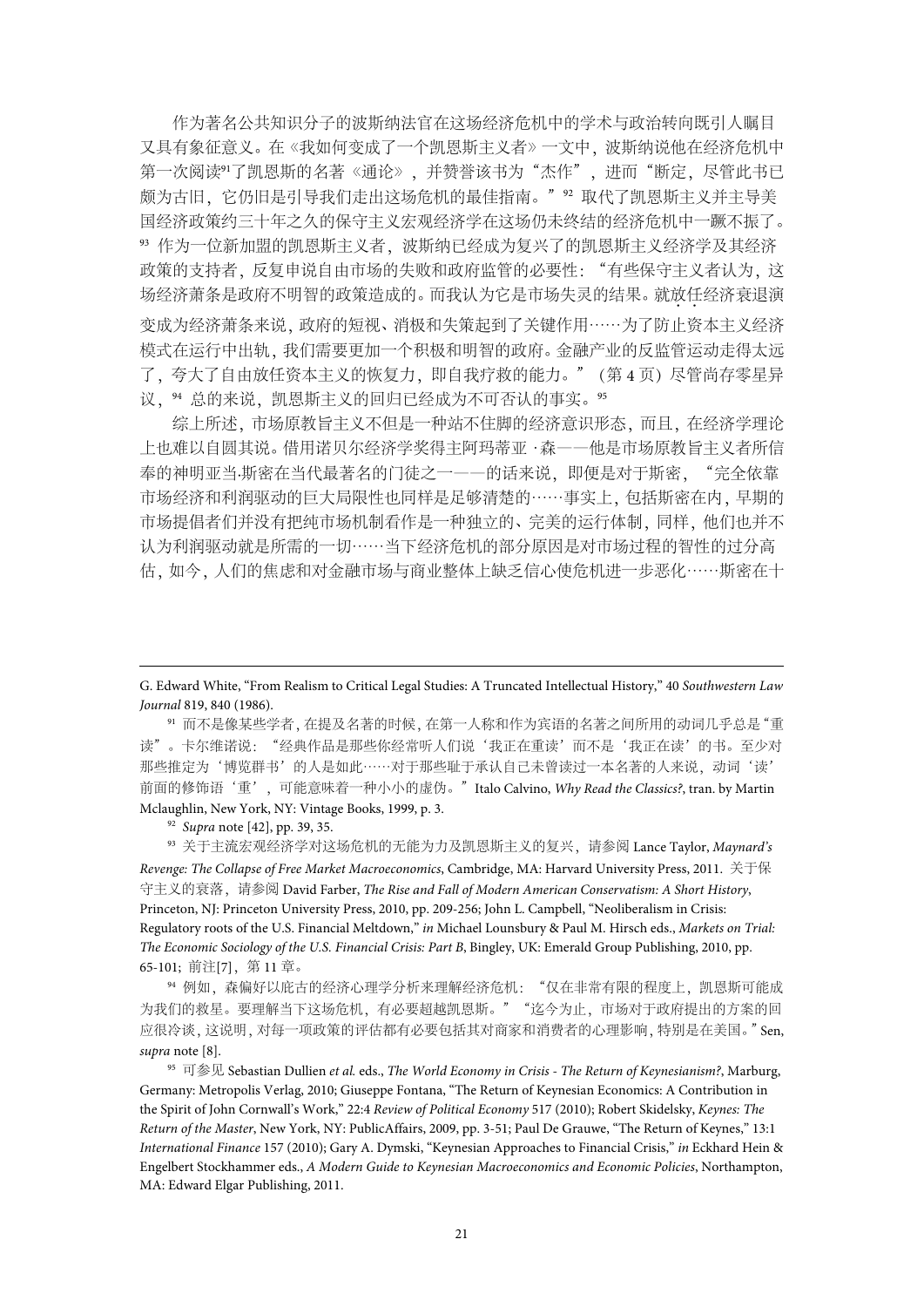八世纪就指出了这些问题,尽管它们被……那些忙着引用斯密鼓吹不受约束的市场的人士忽 略了。"96

就在哈耶克出版《通往奴役之路》的同一年,一九四四年,波兰尼出版了名作《大转型》。 该书直接挑战了奥地利学派领袖米塞斯的市场自由主义,并间接批评了哈耶克的"自发秩序" 理论97。他指出,自由市场是一种人为的制度产物,而不是自生自发的社会机制,这一观点 与凯恩斯主义具有类似的精神气质:

"自由放任"绝非天然如此;仅靠放任事物各行其道,自由市场永远也不会形成。 就拿棉花生产者来说——[一度是]最主要的自由贸易产业——他们之所以能够存 在,靠的是保护性关税、出口奖励、间接工资补贴。自由放任主义本身是由国家推 行实施的。[十九世纪]三十年代和四十年代见证的不仅是废除限制性规制的立法 的激增,而且是国家行政职能的极大强化,而国家如今已经拥有了一套中央官僚系 统来实现自由主义的信徒们所设定的目标。对于典型的功利主义者来说,经济自由 主义是一套实现最大多数人的最大幸福的社会规划。"自由放任"并非实现某一目 的的方法,它本身是一个有待实现的目的。98

"自由放任"经济政策的哲学基础是"自发秩序"理论。然而深究起来,该理论并不能 成为一个可靠的政策基础,因为它自身至少存在两个重大问题:其一, "自发秩序"本身没 有任何规范意义和行动能力,除非它专断地将世界划分为"自发秩序"和非"自发秩序"两 部分,并把政府变成后者的邪恶代表——事实上它就是这么做的。"自发秩序"如果不塑造 出它的敌人, 就是一个空无一物的理论。换句话说, 我们不知道有什么不是"自发秩序"的 组成部分,直到"自发秩序"对此做出规定为止一一但"自发秩序"本身并不能为这种规定 提供充分的正当性;而且这种规定本身具有外部性。由该外部性可导出它的第二个问题:人 们是否可能有效而且准确地描摹即界定"自发秩序"(包括对其对立面的定义)而对它不产 生实质性的干涉?我的回答是否定的。以产权为例,现实世界中很多产权的权能细节是不明 晰的(并在这个意义上是不确定的),在纠纷现实发生之前通常也没有明晰之必要,因为产 权界定本身需要耗费私人和社会成本。<sup>99</sup> (请想一想复杂的财产权法律制度及其运行所需 的人力、物质保障。)产权如此,其他社会制度何尝不是如此?由此可见,界定秩序本身就 会干涉秩序。反驳者也许会说, "自发秩序"说的只是状态, 与状态的明晰与否无关, 言外 之意是无需界定。但这对"自发秩序"理论来说恐怕不是有效辩护。"自发"的神圣"秩序" 难道只是一个内涵不清的"秩序"吗?内涵不清的"秩序"跟混沌有什么区别?是不是经过 一番敲打之后,尘埃落定,剩下的仍旧只是修辞?"自发秩序"本身的混沌性或可戏称为社

 <sup>96</sup> Sen, *supra* note [8].

<sup>97</sup> 尽管"自发秩序"一语及其思想的系统阐发是哈耶克后来做出的。参见 F. A. Hayek, "The Principles of a Liberal Social Order," in *Studies in Philosophy, Politics and Economics*, Chicago, IL: University of Chicago Press, 1967; Hayek, *The Fatal Conceit: The Errors of Socialism*, Chicago, IL: University of Chicago Press, 1988.

<sup>98</sup> Karl Polanyi, *The Great Transformation: The Political and Economic Origins of Our Time*, Boston, MA: Beacon Press, 2001, p.145.

<sup>99</sup> 参见 Yoram Barzel, *Economic Analysis of Property Rights*, 2nd ed., Cambridge, UK: Cambridge University Press, 1997, Chap. 1.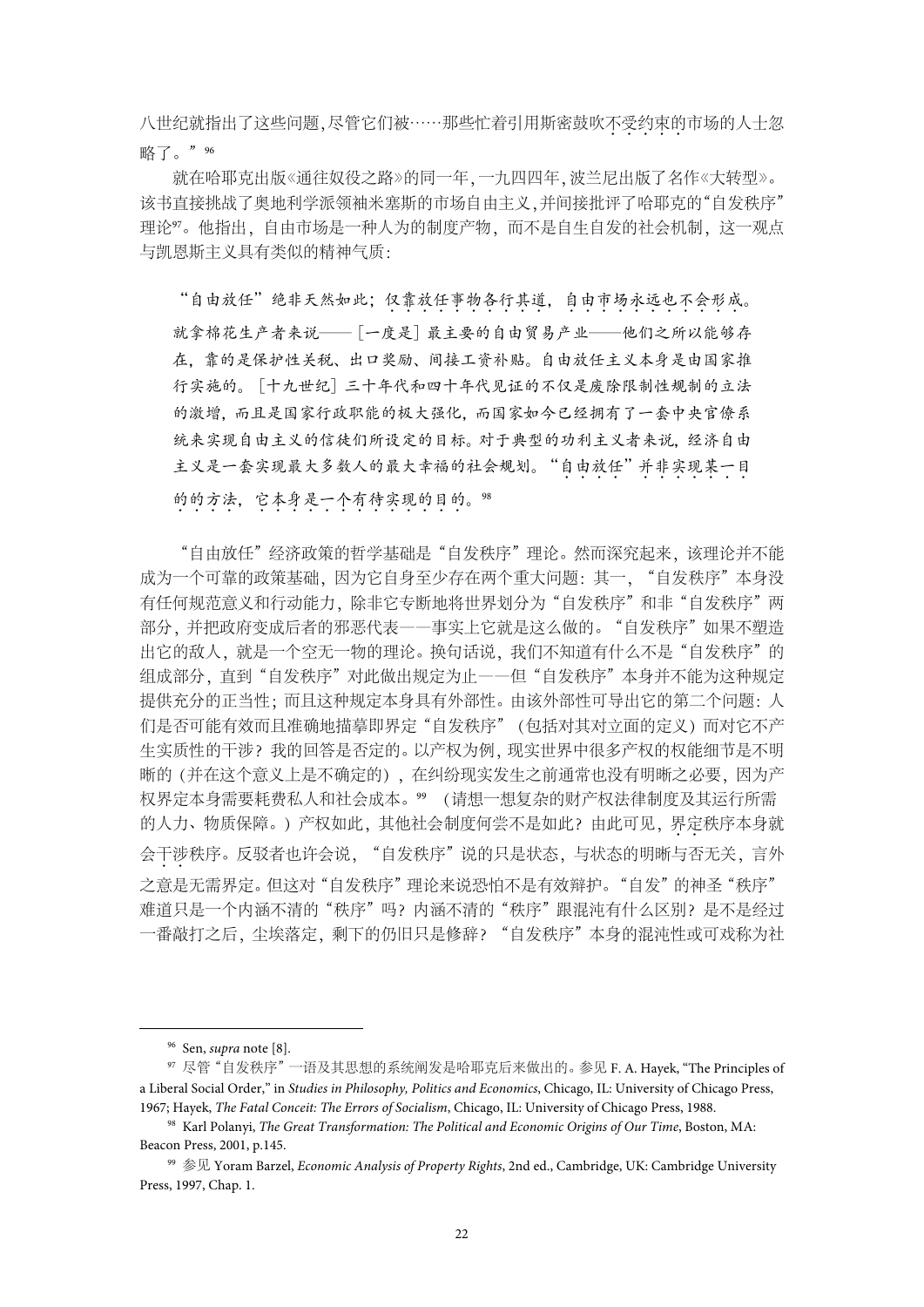会领域的"测不准原理"100 -- "自发"和"秩序"成了矛盾修辞,因为二者无法兼得:如 果要廓清"自发秩序"的内涵, 就会干涉即破坏"自发秩序", 如果不破坏"自发秩序"的 "自发"特性,人们就不可能知道那"秩序"到底是什么。

自由放任资本主义或美国式资本主义遭遇了一次重大失败。101 对这一判断,尽管在某 些细节上不免还有争论,但在学术界,至少美国经济学界,已经是主流观点。即便那些坚守 保守派阵地的经济学家,在原则上一般也不否认这一点。不管这失败本身,还是造成这失败 的思想原因、制度原因,以及经济思想和政策实践的复杂互动过程,都会使任何对这场经济 危机的学术究问最终转变为对经济学及其职业界的究问。换句话说,资本主义经济制度的败 绩的背后,必然是某种资本主义经济思想和思想者的失败。

#### 五、结语:经济与学术的双重危机及其对中国的启示

借助方法论的通用性和学科非政治性的优势,中国的经济学研究及高等教育是一九八〇 年代改革开放以来最快与西方接轨并取得长足进展的社会科学领域。这是一个值得表彰的事 实。通过一个微观的称谓变化就可以管窥中国经济学的学科发展与变迁:大约到一九九〇年 代末,与马克思主义政治经济学相对的、作为专有名词的"西方经济学"一语在学术界逐渐 消失。其意涵是,一方面,经济学在中国已经不再按阶级属性区分为资本主义∕资产阶级经 济学和马克思主义经济学,另一方面,即使从非政治的属性着眼,经济学的区域或国别划分 也逐渐失去意义。过去三十年中国经济学的发展史表明,我们已经认同,经济学只有一种, 就是曾经被称为"西方(资本主义)经济学"的那种经济学,此外别无其他(政治经济学如 今只是经济学内部一个不重要的分支)。

可是,二〇〇八经济危机戏剧化地凸显了资本主义经济制度的系统风险及该风险所招致 的资本主义的一次重大失败——直至今日,包括中国、美国、欧洲在内的世界主要经济体仍 然跋涉在泥泞之中,未见坦途。这一失败不仅为当代主流经济学的一些主要理论和方法论敲 响了警钟,而且彰显了制度背后的智识上的失败,或者说经济学知识生产实践和实践者即经 济学界的失败。在这个意义上,囿于本文所述西方经济学研究的种种弊端与局限,中国自西 方成功"移植"的经济学理论和方法论恐怕先天"遗传"了导致资本主义经济遭遇重大失败 的某些"基因",有必要在智识上和制度上加以检讨。一九九〇年代中期,中国经济学界曾 出现过对"经济学的中国学派"的呼唤, 102 鉴于作为学科概念的"西方经济学"当时仍未 退出历史舞台,"中国学派"的说法或多或少显露了中国经济学家与西方抗衡的学术自尊与 自信。然而,有关"中国学派"的呼吁与期待似乎早已经不了了之了,其原因到底是全球化 的滚滚洪流使"中国学派"变得不合时宜?还是因为"经济学"在抛弃"西方"二字之后化 身为超越时空的普适知识体系?抑或因为学术和教育腐败俘虏了大部分聪明的头脑, 使"中

<sup>100</sup> 学名"不确定性原理",由德国物理学家海森堡于一九二七年提出,指在一个量子力学系统中,一 个粒子的位置和它的动量不可被同时确定。因为对粒子位置的测定会干扰其动量,反之亦然:对粒子位置 动量的测定会改变其位置。

<sup>101</sup> 参见,例如 Anthony Faiola, "The End of American Capitalism?" *Washington Post*, October 10, 2008, p. A1; John F. Burns & Landon Thomas Jr., "Anglo-American Capitalism on Trial," *New York Times Week in Review*, March 29, 2009, p. WK1.

<sup>102</sup> 例如, 盛洪: "会有一个经济学的中国学派吗?",载《中国经济学 1995》, 上海人民出版社 1996 年版。该文归纳了可能促成中国学派兴起的三点因素: 当然中国的伟大制度变迁; 西方 (主要是美英) 经 济学范式存在重大缺陷;与现代经济学相通的中国古典文化可为中国经济学提供滋养。